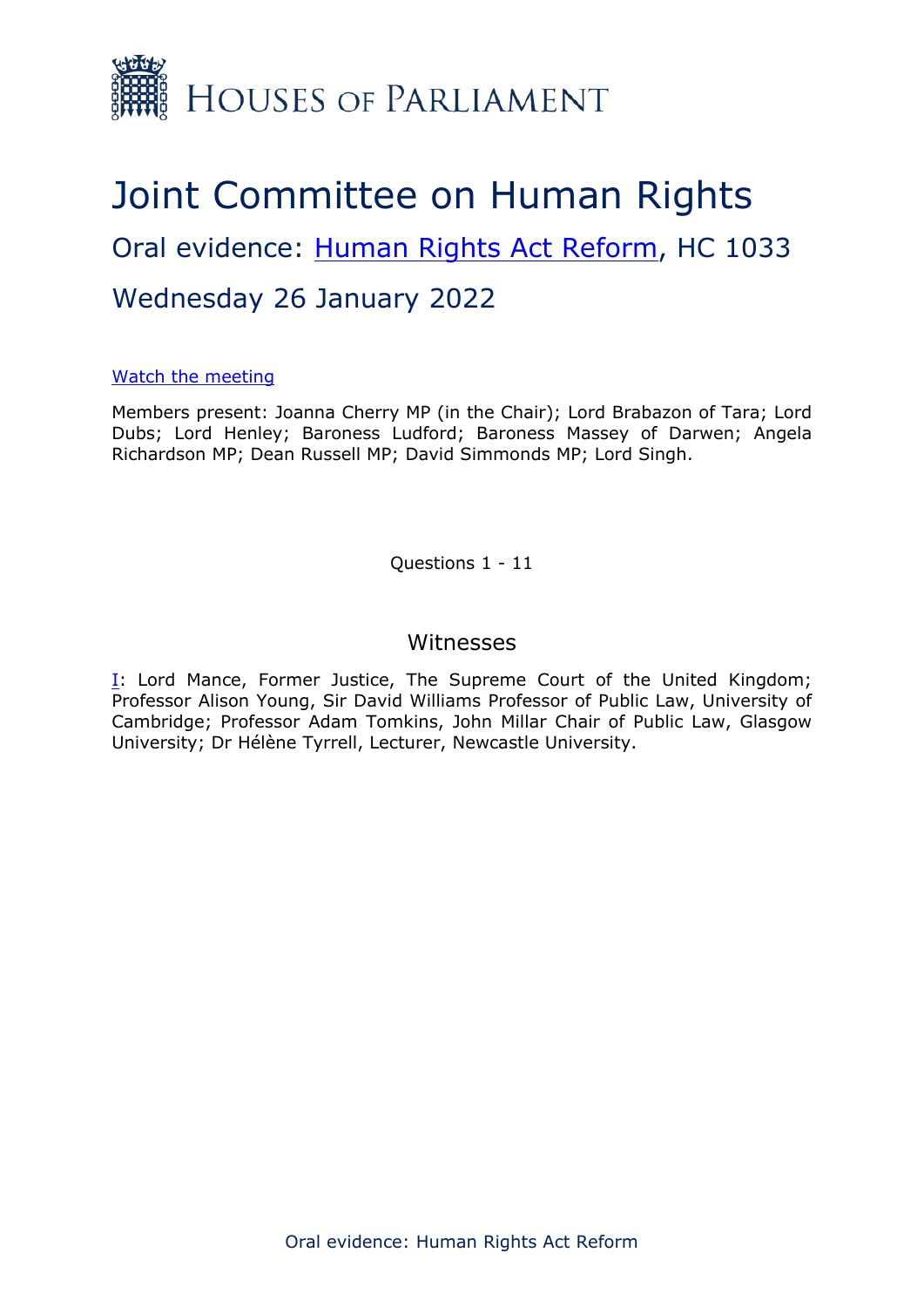## <span id="page-1-0"></span>Examination of witnesses

Lord Mance, Alison Young, Adam Tomkins and Hélène Tyrrell

Q1 **Chair:** Welcome to this meeting of the Joint Committee on Human Rights. We are a cross-party committee of peers and Members of Parliament. Our Chair, Harriet Harman MP, is currently on bereavement leave after the sad death of her husband, Jack Dromey, the former MP for Birmingham Erdington. I am Joanna Cherry, and I will chair the committee in her place this afternoon. I would like to extend my sincerest sympathy to Harriet and her family.

In 2021, this committee published our report to respond to the independent Human Rights Act review, chaired by Sir Peter Gross. At that time, we said that the evidence we had heard had led us to conclude that there was no case for changing the Human Rights Act. Following the publication of the independent Human Rights Act review report in December, the Government published a consultation paper in December 2021 called *Human Rights Act Reform: A Modern Bill of Rights*, and the consultation is running for three months until 8 March 2022.

The Joint Committee on Human Rights intends to respond to the Government's consultation and will take evidence to enable us to do so. This is our first public evidence session to help to inform that response, and our focus will be on the proposed changes that will affect the relationship between the United Kingdom's domestic courts and the European Court of Human Rights in Strasbourg, and relationship between the United Kingdom's domestic courts and Parliament and the Executive sometimes referred to as the separation of powers.

We are very grateful and fortunate to have a number of distinguished witnesses giving evidence to us this afternoon. We will hear from three academics who specialise in constitutional law and the Human Rights Act in particular, and a former justice of the Supreme Court, who will be able to tell us about how the Human Rights Act is applied in practice.

The first witness is Lord Mance, the former Deputy President of the Supreme Court. He was appointed to the House of Lords in 2005, where he spent four years as a Law Lord before becoming a justice of the Supreme Court on its formation in 2009. He was Deputy President there from 2017 to 2018. Welcome, Lord Mance. We are very grateful to have you here this afternoon.

Next, we have Professor Alison Young, who is the Sir David Williams professor of public law at the University of Cambridge and a fellow of Robinson College. Welcome Professor Young. We are very happy to have you here this afternoon.

Then we have Dr Hélène Tyrrell, who is a lecturer in law at Newcastle University. Hélène's research focuses on courts and judges, human rights and administrative law. We thank her for being here this afternoon.

Last but not least we have Professor Adam Tomkins, who joined Glasgow Law School as the John Millar professor of public law in 2003. Adam specialises in constitutional law and was previously a Member of the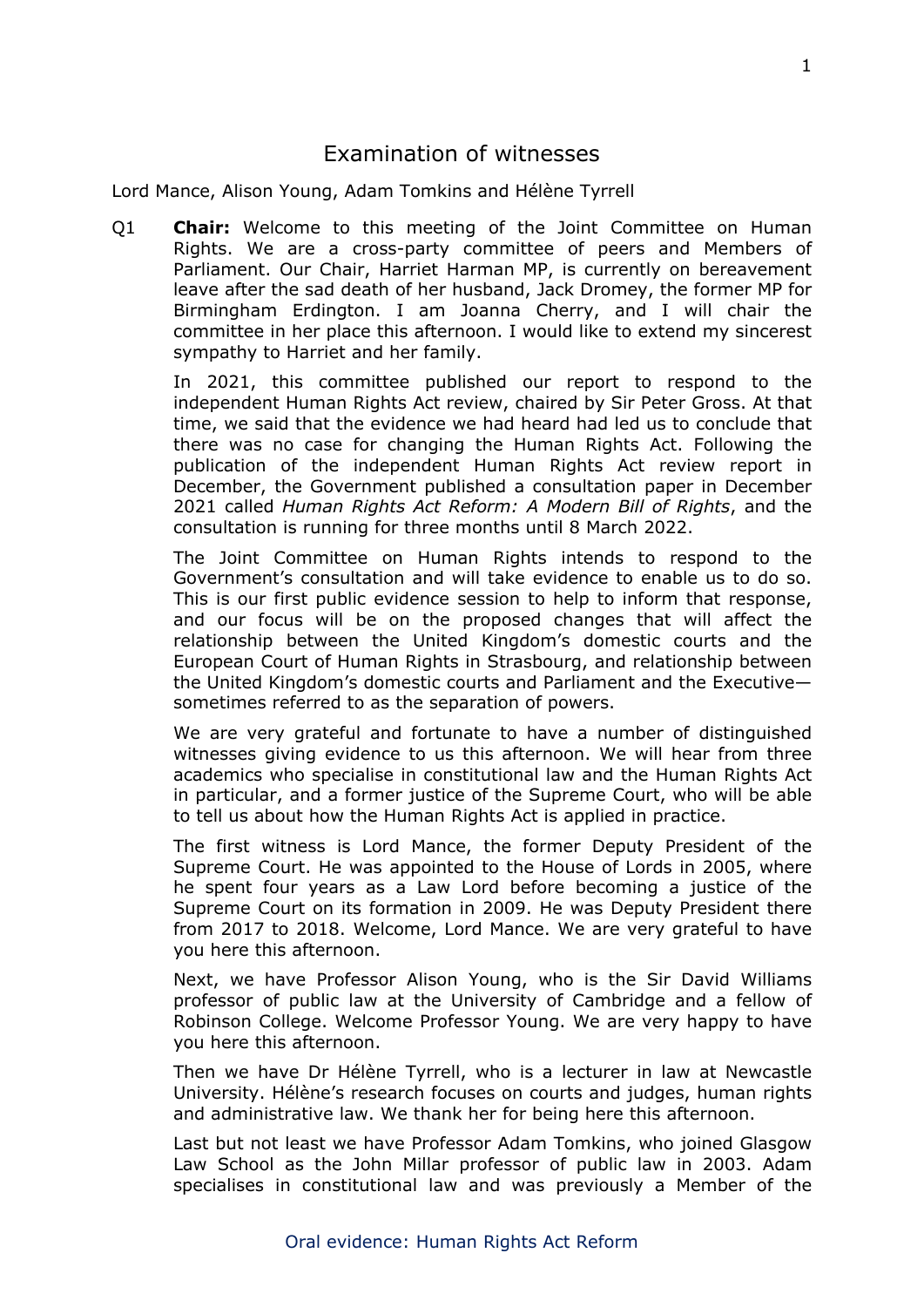Scottish Parliament for the Glasgow region in 2016, where he sat until 2021 before returning full time to his academic career. Thank you, Adam. We are delighted to have you with us this afternoon.

We have quite a few questions to be going on with. Before handing over to one of my colleagues, I will ask the first question, which I will direct to you, first, Professor Tomkins. It is just a general overview question. The Government say that they plan to reform the Human Rights Act to provide what they have called a "clearer demarcation of the separation of powers between the courts and Parliament".

Is that necessary? Do you think there is presently something wrong with the separation of powers between courts and Parliament? The Government seem to think that there is. Do you agree? What impact do you think the changes the Government are consulting on could have on the separation of powers and our constitution?

*Professor Adam Tomkins:* Thank you very much, Chair, for inviting me to give evidence this afternoon. I think the question goes directly to the heart of the matter. My answer is that it might not be strictly necessary, but it is certainly desirable. The separation of powers is a long-standing principle of constitutional practice in a number of countries around the world, and it is becoming more important in the United Kingdom.

The so-called Miller/Cherry case that ended up in the Supreme Court was decided by the Supreme Court—I think correctly, by the way—not least on the basis of the separation of powers. That case has nothing to do with the Human Rights Act, of course, but it is a very powerful illustration of the growing importance of the separation of powers in the United Kingdom's constitutional orders. I would therefore be inclined to support any steps taken by any Government in these islands to help to clarify what that principle might mean and how far it might go.

In your introductory remarks, Chair, you said that you wanted the focus of today's evidence session to be on two critical relationships. The first is the relationship between the UK domestic courts and Strasbourg. The second is the relationship between the UK courts and the institutions of parliamentary government. That is precisely the relationship that is, might be or should be governed by ideas and practices of the separation of powers.

There is no doubt that the Human Rights Act has, as Lord Sumption put it in the Carlile case in 2014 for example, affected or redistributed powers between the courts on the one hand and parliamentary government on the other. The courts have grown in power and stature under the Human Rights Act at the expense of parliamentary government. There is no doubt about that. At the same time, there is also no doubt that the institutional competence of the courts has not changed. There are still things that courts know that they are not best placed to resolve. Again, the Carlile case in which Lord Sumption uttered those remarks is a very good illustration of that, as is the Nicklinson case on assisted dying, as is the Animal Defenders International case on free speech and political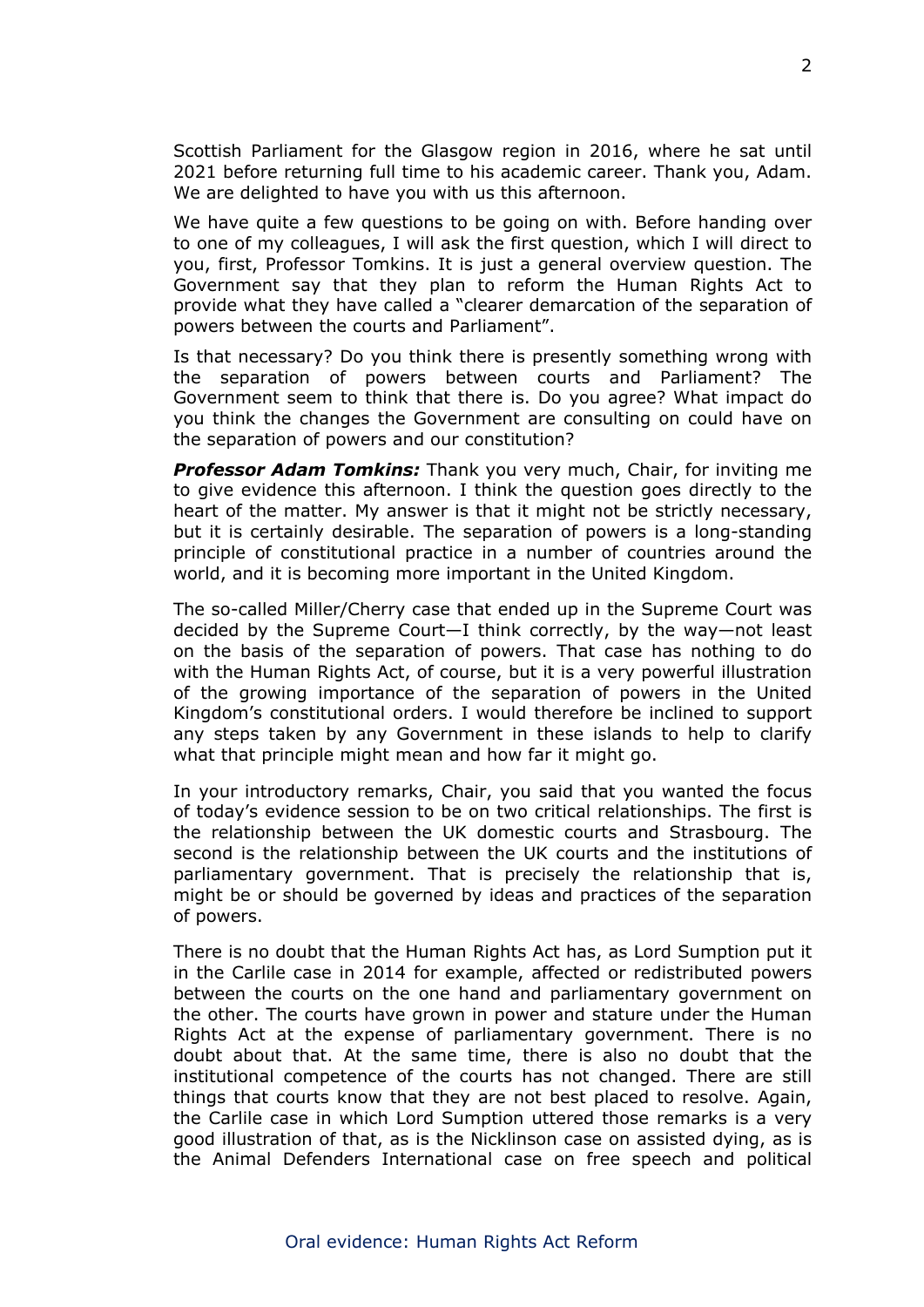communication. We can talk about these cases in more detail this afternoon, if that would be helpful to members of the committee.

They are all illustrations of the same basic point, which is that the separation of powers has changed because of the Human Rights Act but the extent of those changes is not always clear, and it would be helpful to bring some clarity to that. If that is something that reform of our human rights law can deliver in the Government's proposals when developed, I would welcome it for those reasons.

**Chair:** Thank you very much indeed. Professor Young.

*Professor Alison Young:* Thank you very much Chair, and thank you for inviting me to give evidence today.

To the extent that I think it is desirable to ensure that we have a good separation of powers, then of course I am in agreement with Professor Tomkins that this is a good thing and that it is good to ensure that we have a good balance between different institutions of the constitution.

If you are asking me specifically whether there is a need to provide a clearer demarcation, because in some way, shape or form this demarcation is either too unclear or is in some way tipped too far in favour of the cause, I would not agree with that conclusion. As Professor Tomkins has pointed out in his evidence, the courts are aware of their proper constitutional functions and take care to ensure that they do not intrude too greatly on political choices when they are thinking about their powers under Section 3—when they are interpreting legislation—and when they are thinking about balancing rights when performing proportionality exercises. We see this in particular when we think about the balance of social and economic rights. There is much greater need for Government and Parliament to be able to take policy choices in those areas.

If I had particular concerns here, it is that I am not sure that these reforms as proposed—I am not 100% sure where they are going from the document—will necessarily give us that particular clarity. That is because some suggestions in the reform proposals in the document setting out the questionnaire seem to be based on reducing the powers of the courts, thinking carefully about when we use Section 3, and perhaps reining in on the interpretive obligation. Then, with regard to Section 2 changes, there are suggestions that we should look at common law rights and domestic law before looking at the European Court of Human Rights.

Whenever you are bringing in such changes, there will be a lack of clarity. As we have new law, it has to settle. Then there will be case law that determines what that barrier is, which might create further uncertainty. In particular, if you are suggesting on the one hand that courts are meant to be developing the common law, we do not know what the common law rights are in the same way that we know a clear list of convention rights. That could in some way give more power to the court, in contrast with when we are looking at the balance of Section 3 and Section 4, which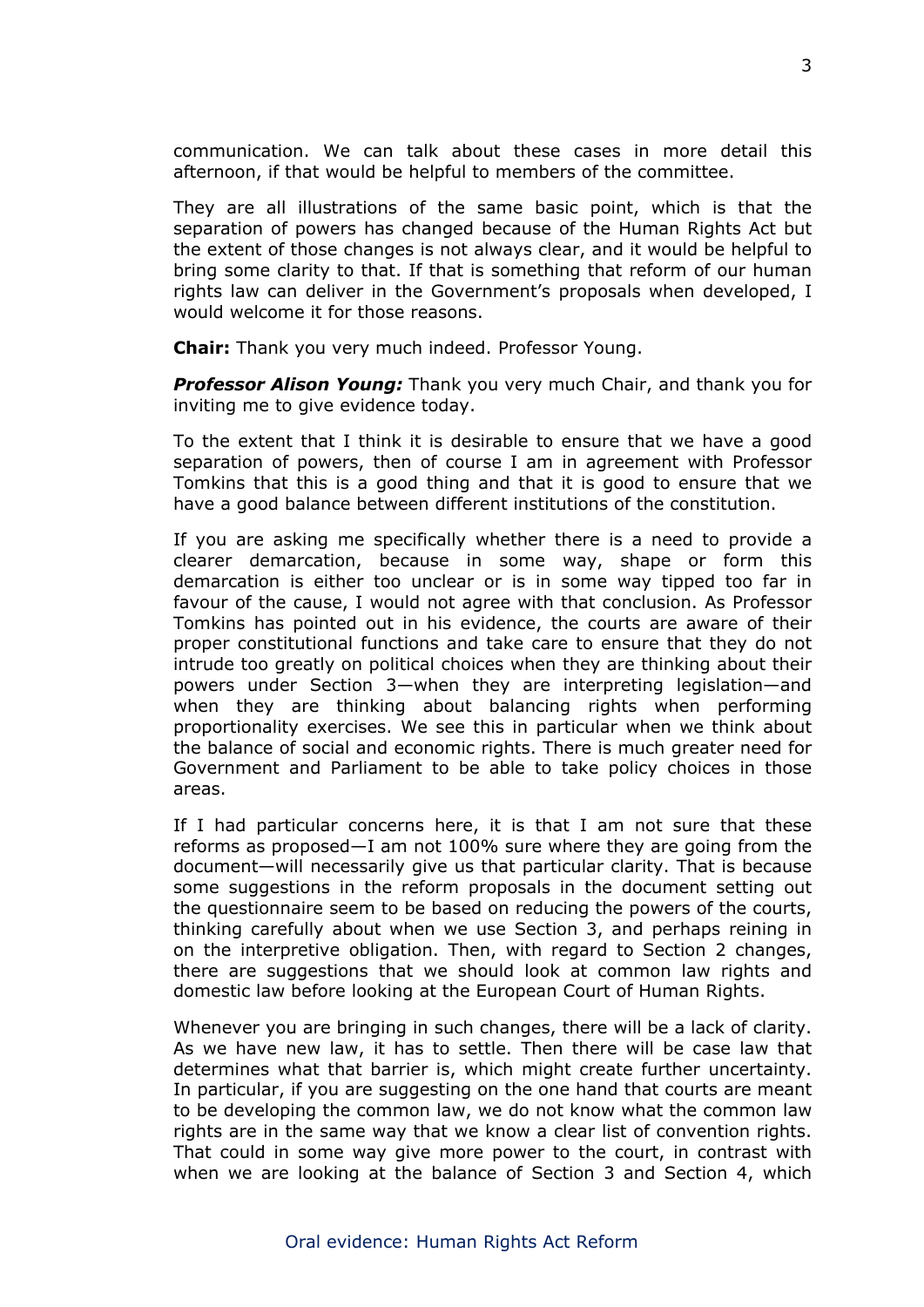gives less power to the court. That might send a further confusing message rather than clarifying this distinction, which I agree is a very important one to maintain.

**Chair:** Thank you, that is a very interesting point. Dr Tyrrell, can I come to you next?

*Dr Hélène Tyrrell:* Yes, thank you, and thank you very much for inviting me to give evidence in this session. I will keep my answer fairly brief, because I know there is a lot to go through.

In principle, it is impossible to disagree that it is desirable to have a clear separation of powers. I do not think that the changes to be made to the Human Rights Act will improve overly on the separation of powers situation. The Act was carefully and very cleverly designed for the peculiarities of the UK constitution, including the separation of powers, and the provisions of the Act work together to provide as much.

The government proposals include some quite sweeping changes—I am sure we will discuss them—which I think would start to unravel the overall structure of that framework, which protects rights according to our constitutional traditions. One thing that I think will need to be considered very carefully is the consequence of reducing powers in the courts, for example. If we reduce the powers of the courts, especially where they are holding the Government to account, we have to think about where that power then shifts. Does it increase the power of a different institutional body? Those things need to be thought very carefully about.

**Chair:** Thank you. Lord Mance, may I turn to you now on this question?

*Lord Mance:* Thank you for inviting me. I think the starting point should be that the Human Rights Act is itself the product of parliamentary sovereignty. Parliament decided the line that was taken in the Human Rights Act. Of course, it is open to Parliament to change it, insofar as we have, perhaps unusually in the world, a concept of parliamentary sovereignty as overriding all other potentially controversial rights, whether they be regarded as quasi constitutional or not. That is catered for in the Act by the circumstances in which a declaration of incompatibility has to be made.

Short of that nuclear option, Parliament willed a situation in which courts would, under Section 2, broadly align themselves with Strasbourg. Under Section 3 it willed, as was pointed out back in re A and Ghaidan v Godin-Mendoza, the situation where an unusual rule of interpretive construction was introduced is open to Parliament to remove, as I think one of the proposals indicates. How far that rule has been utilised is, of course, not easy to assess, but, in my belief, it is relatively rarely. In other words, normally conventional rules of interpretation fortified by the principle in re Simms have sufficed.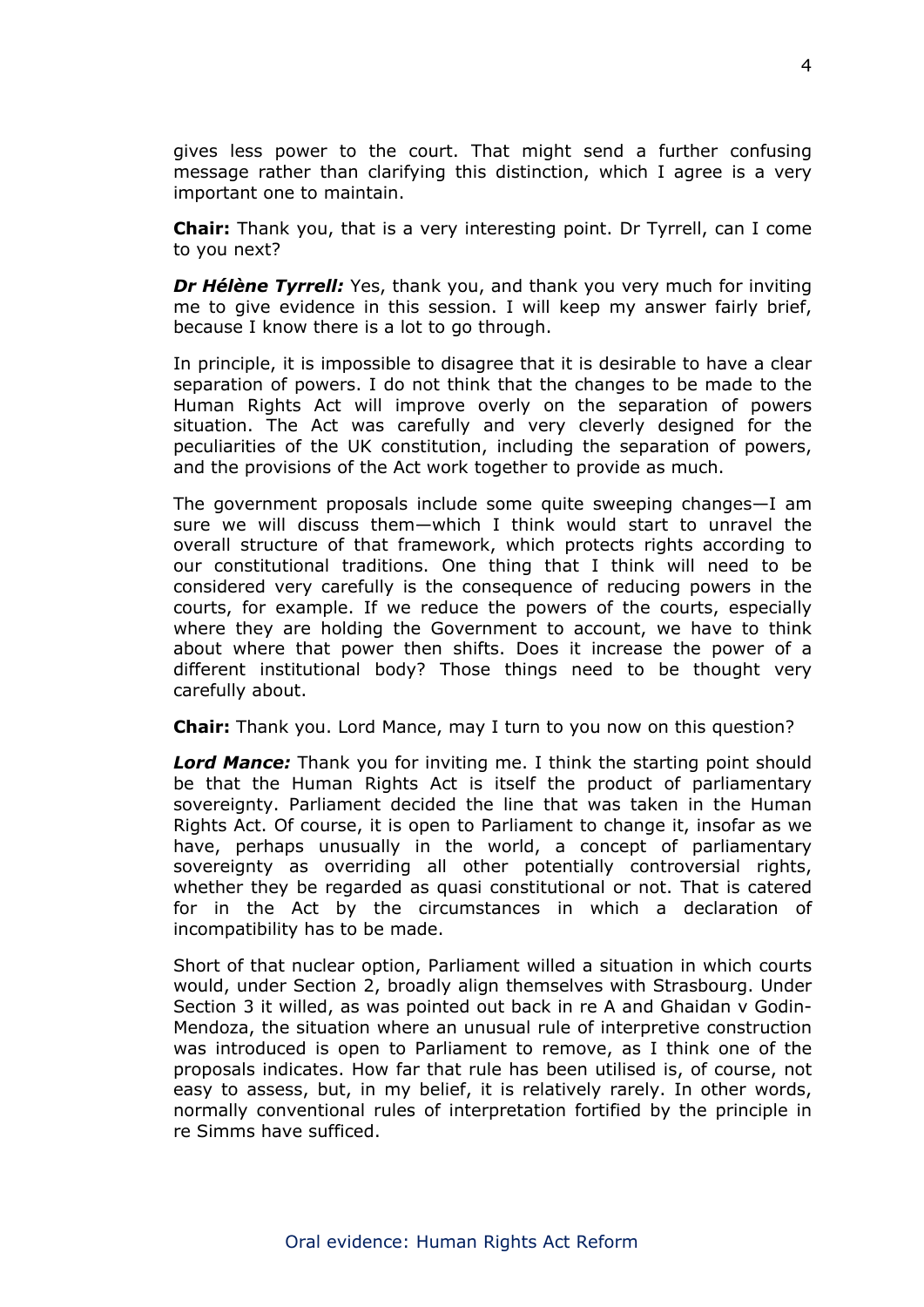From my experience, I would also agree with what Professor Tomkins said about institutional caution. I believe it is right—I speak as a former judge here, but obviously I am not representative—that we have been institutionally cautious. To the cases he cited one might add the case of Rotherham, about the allocation of EU regional funds, which was challenged on grounds of inequality between different regions. The challenge failed. I think that institutionally the present system works.

Do we need more definition, therefore? I would think that the present situation was reasonably satisfactory. If it was felt that the interpretive obligation, which was a deliberate choice if you look at the White Paper that is referred to in re A, was a deliberate choice to avoid situations in which legislation was found incompatible by declaration and claimants had to go off for a remedy to Strasbourg, unless they could get one retrospectively through Parliament, it would be open to the Government to reverse, as I said. No doubt the courts would live with the revised situation, but of course the consequence would be the loss of one of the aims of the original Act, which was to avoid people having to go off to Strasbourg. That seems to me to be a sort of tension or triangulation here.

**Chair:** We will definitely return to that issue this afternoon.

Q2 **Lord Singh:** The Government, in their consultation, repeatedly assert that there is a lack of public confidence in the interpretation and operation of the Human Rights Act. Do you agree, and, if so, why do you think that has arisen? How do you think public confidence in the Human Rights Act could be improved?

*Lord Mance:* I am not a MORI poll, so I cannot speak for the population at large. Public confidence should not always be the test of what is the right legislation. There are some situations—in particular, when you are talking about rights that are in many ways more important for people one dislikes, for minorities—where public confidence may not be the litmus test.

That said, obviously there are comments publicly by politicians and by others objecting to various decisions. I am not persuaded that there is a general lack of confidence in the human rights reflected in the Act. I would certainly encourage more educational outreach, which you have touched on in your question. In this country we are perhaps a little cavalier in calculating our understanding of our constitutional position and the value, the enormous benefits, this country has by having the rule of law rather than just a rule by law.

**Lord Singh:** Thank you. Professor Young.

*Professor Alison Young:* Thank you. I am not sure there is necessarily a lack of public confidence. I think there is, more generally, a lack of public awareness of what convention rights are. This can be part of the difficulty and part of the problem. If there is no awareness of what the rights are and how those rights are available for everybody, you might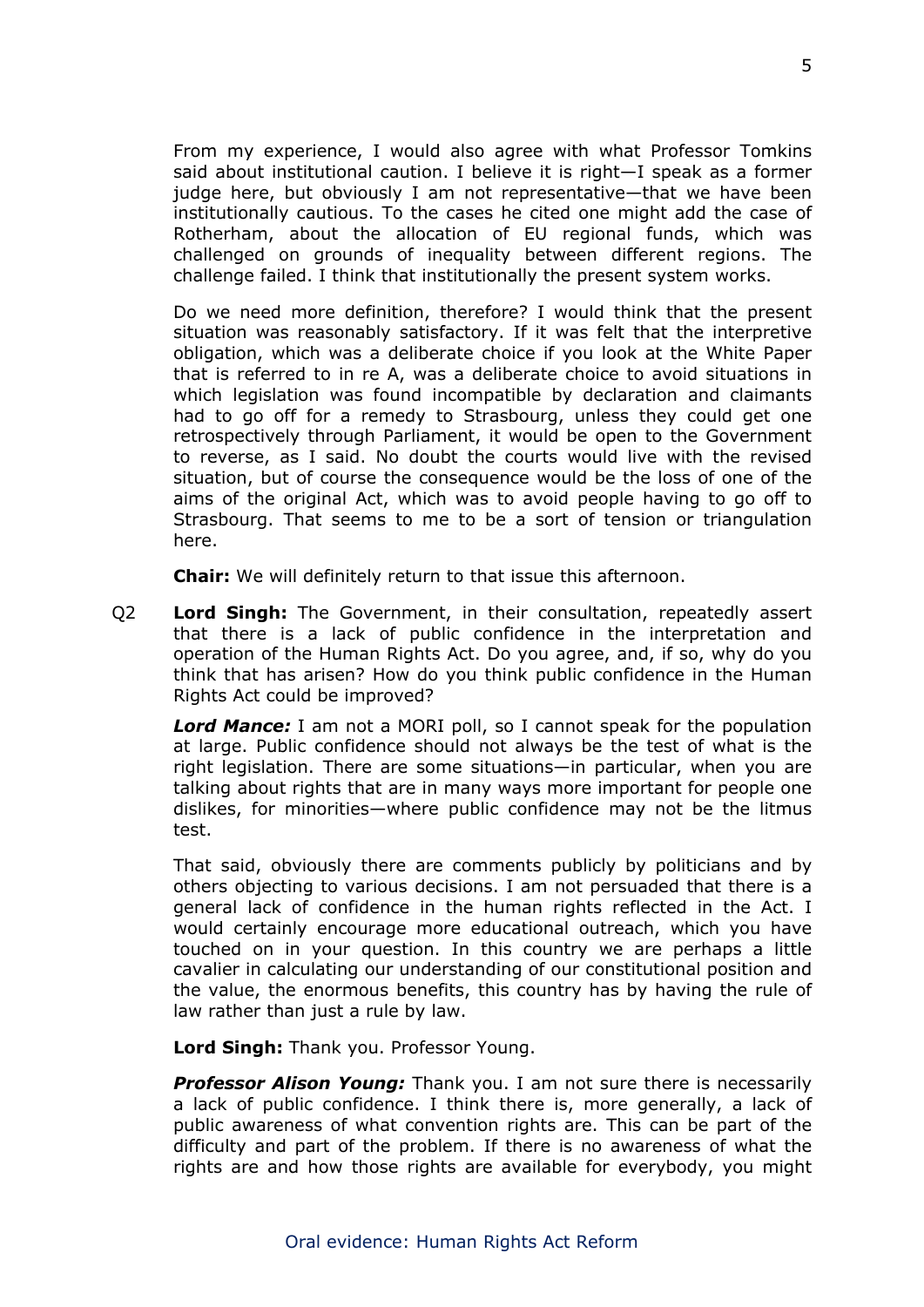not have a full awareness of what the Human Rights Act is there for because you will only hear piecemeal accounts of cases that make interesting news stories or have very important consequences.

I would add only that what was particularly useful for the independent Human Rights Act review was that it carried out a series of road shows, and in some of those road shows members of the public raised specific human rights issues. I do not think that necessarily showed that there was a lack of confidence in their ability to use the Act, but that this Act was known in a piecemeal fashion in some sense. That is the real difficulty.

**Lord Singh:** Thank you. Professor Adam Tomkins.

*Professor Adam Tomkins***:** I slightly disagree with Lord Mance and Alison Young on this one. I do think there is a public confidence problem with regard to the Human Rights Act in particular and the role of the Supreme Court in general. I think that is caused by many things, one of which is confusion about what we were talking about in the first question, on the separation of powers.

I do not think the public at large are confident about knowing what we want judges to decide in questions of politics and government, and what we want to be left to elected politicians, accountable as they are to the parliaments in which they serve and sit. I do not think this is necessarily a general problem that manifests itself with equal force across the range of public policy, but it does crystallise. It comes to a head in certain rather well-known instances, perhaps the most famous of which is the ongoing, still unresolved, controversy that persists about the extent to which Ministers and their officials should be able to deport foreign criminals when those criminals are arguing that their deportation is a disproportionate interference in their family life under Article 8 of the convention.

The extent to which that is a question of public policy for Ministers accountable to government, and the extent to which that is a question of law for judges to determine, or for judges to determine in tribunals and on appeal in the courtroom, is a matter over which there is a lack of public confidence, and that has been caused by the Human Rights Act. It has been caused by the Human Rights Act because, as I said in my answer to Joanna Cherry's question at the beginning of the session, the Human Rights Act has changed the distribution of powers in the British constitution between the courts on the one hand and parliamentary government on the other. I do not think that is a journey in respect of which the public have necessarily been brought along. That has generated a problem of public confidence in the way in which the Human rights Act has come to be used.

Proportionality, which is the key doctrine in our modern human rights law, is a sharper weapon in the hands of the judiciary than old doctrines of Wednesbury unreasonable, which will be familiar to anyone who has studied administrative law in the last 70 years. There is no doubt about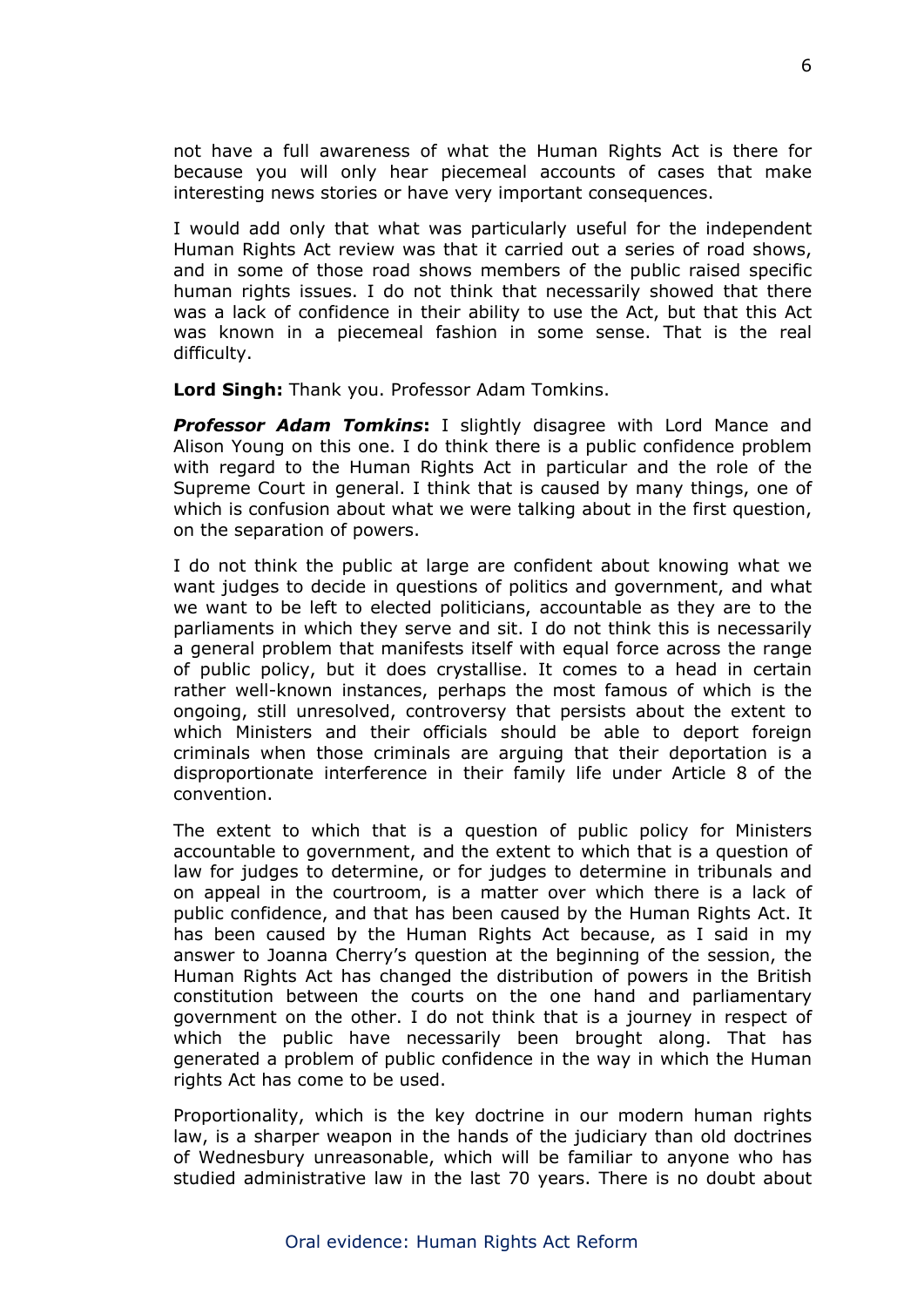that. I am not saying that the relative empowerment of the judiciary under the Human Rights Act is a bad thing. I am not taking sides in this answer on that dispute. I am just pointing out that, yes, things have changed under the Human Rights Act, and it would be idle to pretend that they have not.

Some of the things that have changed under the Human Rights Act have generated problems of public confidence, and one of the ambitions that the Ministry of Justice clearly has in its proposals—an ambition which I think it is right to have and which I would share—is to try to bring some clarity to this so that we can have fewer disputes in the future between parliamentary government on the one hand and the courts of law on the other about who exactly is responsible for what. I am in favour of taking steps to try to reach that parity so that we have fewer instances of certain well-known tabloid newspapers getting it very badly wrong on their front pages.

**Lord Singh:** Thank you so much. Dr Hélène Tyrrell, would you like to add something?

**Dr Hélène Tyrrell:** Yes, just briefly, because I want to pick up on something that Professor Tomkins just said. I do not disagree that there is confusion about the way the constitution works, the separation of powers, but I do disagree that the root of that confusion is the Human Rights Act itself.

There is a distinction to be made. One of the problems is the way that the Human Rights Act has been represented rather than the way it has in fact worked in practice. Professor Tompkins touched on that in his reply. Some people have done great empirical work on media reporting of the Human Rights Act and the human rights claims and claimants, which broadly shows that the media vastly underplay the Government's success rate in human rights cases, for example. That kind of misreporting understandably leads the audiences to those outlets to have a very distorted image of human rights. That is twinned with a general scepticism about the foreignness of the convention and the sense that the Human Rights Act is then a vessel for importing foreign norms. Much of the damage has been done through our relationship with foreign instruments.

By contrast, there is very little reporting about good-news stories under the Human Rights Act, and some people, like the British Institute of Human Rights, gave compelling evidence in their submissions to the independent Human Rights Act review panel, explaining the impacts that the Human Rights Act could be observed to have had—for example, the arrangements made for visiting relatives in care homes during the pandemic. These are important stories, but the fact is that very little is heard about the way the Human Rights Act secures people's rights every day. As Professor Young said, we are more interested in the juicy stories about unpopular claims.

Q3 **Lord Singh:** Thank you, that is very helpful. Can I ask you about a linked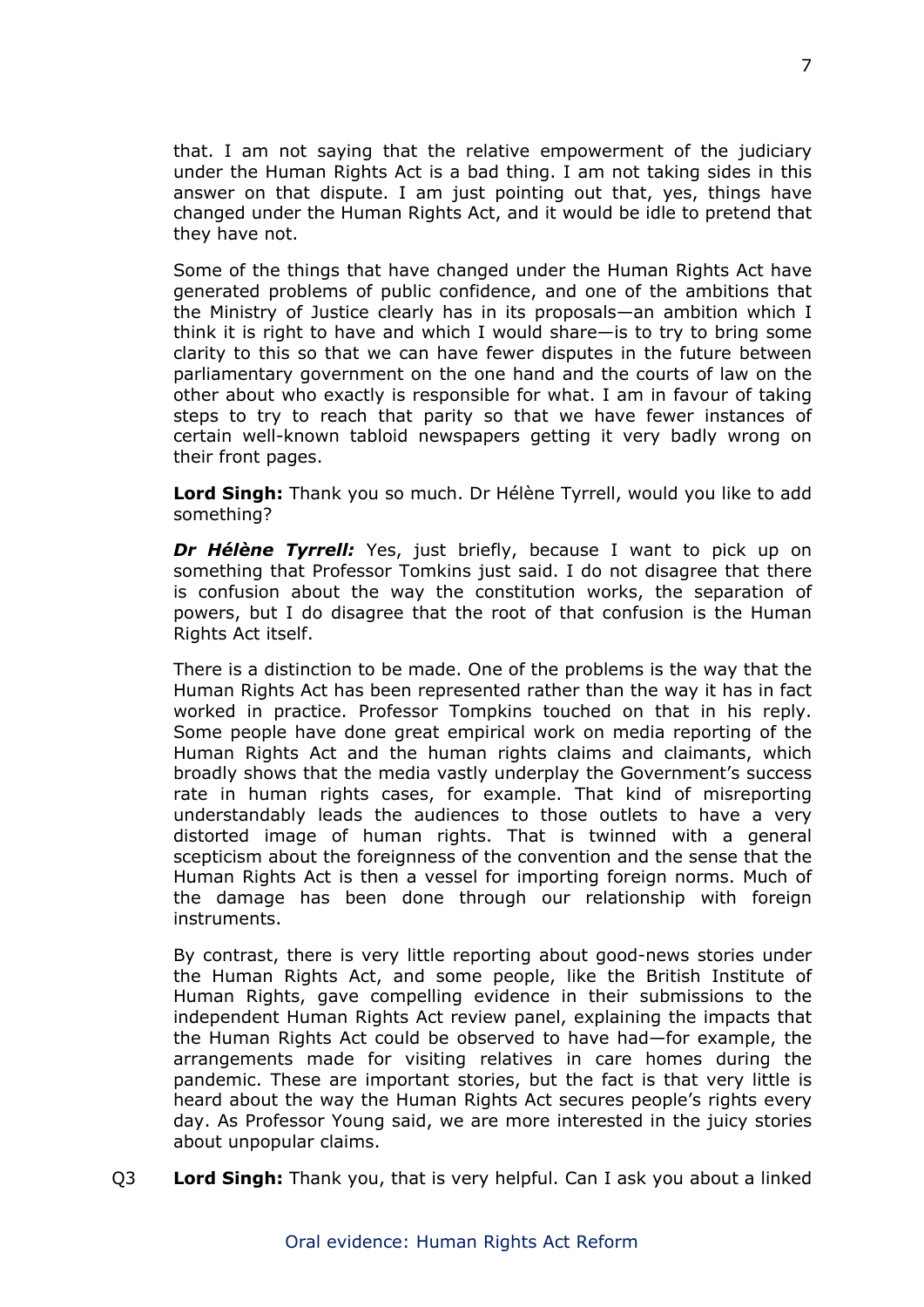topic? Do you agree with the recommendation made by the independent Human Rights Act review panel that the Government should implement a programme of public and civic education about human rights and the constitution in schools, higher education and adult learning? Also, is that the area where the education is needed, or should there be education for employers, civil servants and others where human rights are brought into question when it comes to procedures and timescales for speedy and efficient review?

**Dr Hélène Tyrrell:** I can be fairly brief on the first question, because I agree that this should be resolved, in some respects anyway, by a better educational push. There have been some brilliant initiatives by nongovernmental actors to address public awareness of the Human Rights Act, but a lot more could be done, for example through the curriculum.

By way of anecdote, it always surprises me that even students who have chosen to study law at degree level arrive with a very limited understanding of what the Human Rights Act is or does. There are exceptions, of course, but on the whole there is a lot of confusion about the Human Rights Act, the relationship between the Human Rights Act and the European Court of Human Rights, and the way that affects the constitutional balance of powers. That runs very deep.

If one of the aims of giving effect to the convention rights in UK law is the development of a rights culture in the UK, that is usually premised on the fact that individuals are unable to argue about their rights in domestic courts. If that is to be effective, it relies on individuals having an understanding of their rights in the first place. If building a culture of human rights in this country remains a serious aim, whatever that might be based on, a significant effort is required to promote an understanding of the way the law protects people's rights.

On the second point, I think that, by and large, education about the Human Rights Act was better in the implementation of the Human Rights Act for public bodies and public authorities than it was for the general public, but others may like to elaborate.

**Lord Singh:** Thank you so much. Professor Mance, would you like to comment?

*Lord Mance:* Dr Tyrrell picked up a point that I would thoroughly endorse. I think Professor Tompkins suggested that the public needed to be more confident about knowing what we want judges to decide. I think the Government—and one would hope that the press would follow should be upfront about their aim. Is it the original one, which was to bring rights home so that one had fewer cases going to Strasbourg? That, on the face of it, was a remarkably successful aim. That is what has happened: virtually no cases succeed in Strasbourg now. In that case, what judges are doing when they implement human rights—particularly in the area he mentioned, deportation—is giving effect to international jurisprudence in the way the Government have intended. If, on the other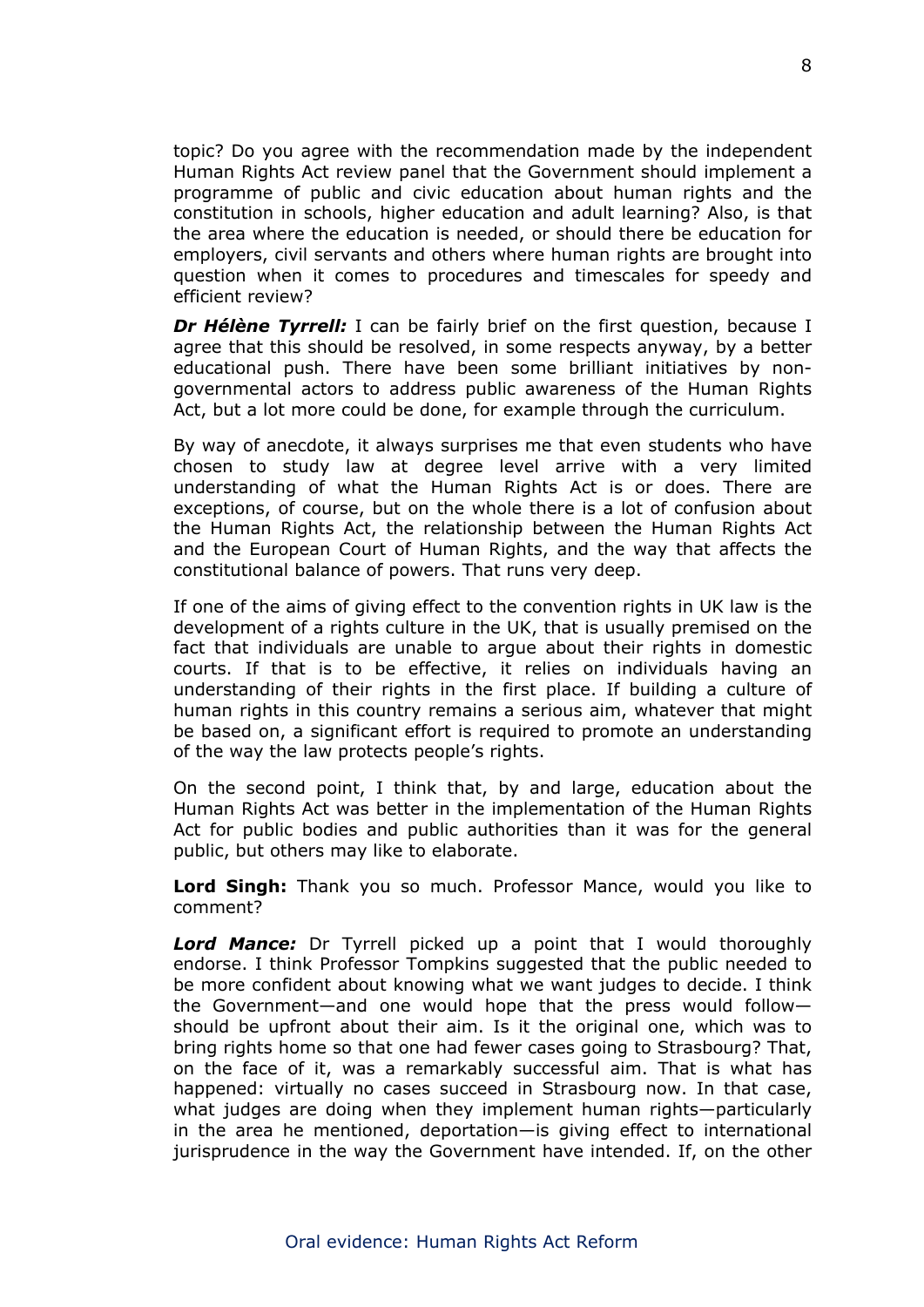hand, the Government wish to diverge, they are open to do so. One would find then that more people would have to go to Strasbourg.

The position that has arisen is one of deliberate choice on the part of government. It is one where I do not think the judges themselves have gone wrong. You can no doubt criticise the application in individual cases, but I do not think that in principle they have gone wrong. On the contrary, we have introduced a system by a deliberate choice that is a constitutional, or quasi-constitutional, system, bringing us closer, as I said earlier, to the rest of the world.

**Lord Singh:** Thank you so much. Professor Alison Young, would you like to comment?

*Professor Alison Young:* Only very briefly. I agree that there needs to be broader general education and perhaps the need to ensure that we keep educating. There was a very strong programme at the beginning of the implementation of the Human Rights Act to make sure that the judiciary and public authorities were trained, and that needs to continue.

The only other thing I would add is that if we really are to build public confidence in the Act and have the public thinking about what human rights are, particularly if we are thinking about reforming the Human Rights Act and changing how it works, it is very important that any reform we make involves full general public consultation. That way, the public can be both educated on what rights we have at the moment and involved in thinking about what further rights they may want to have and what changes they may want to see.

**Lord Singh:** Do you believe that it is possible for a member of the public to assert their human rights without engaging a very expensive barrister?

*Professor Alison Young:* This is part of the difficulty. What tends to happen—this has led to some criticisms of the Act—is that it is often very difficult to get to court because it might not be possible to obtain legal aid. That can often mean that public interest groups will then be sought to try to find people. Crowdfunding is also used now to help to try to get cases to court. This can be a difficult issue, so, yes, we also need to think very carefully about making sure that rights are accessible and that individuals are able to protect their rights when needed.

**Lord Singh:** Thank you very much. Professor Adam Tomkins, could you also address that question and the question about access to human rights?

*Professor Adam Tomkins:* The short answer to the question is yes. Other than that, it might put us law professors out of a job, because we will have less to teach our janorant incoming first-years, who apparently know nothing about human rights or constitutional law, although I have to say that that is not my experience in Glasgow; Scottish law students seem to be remarkably well informed about the nature of Scottish politics and indeed law. But yes, who could possibly rationally and sensibly argue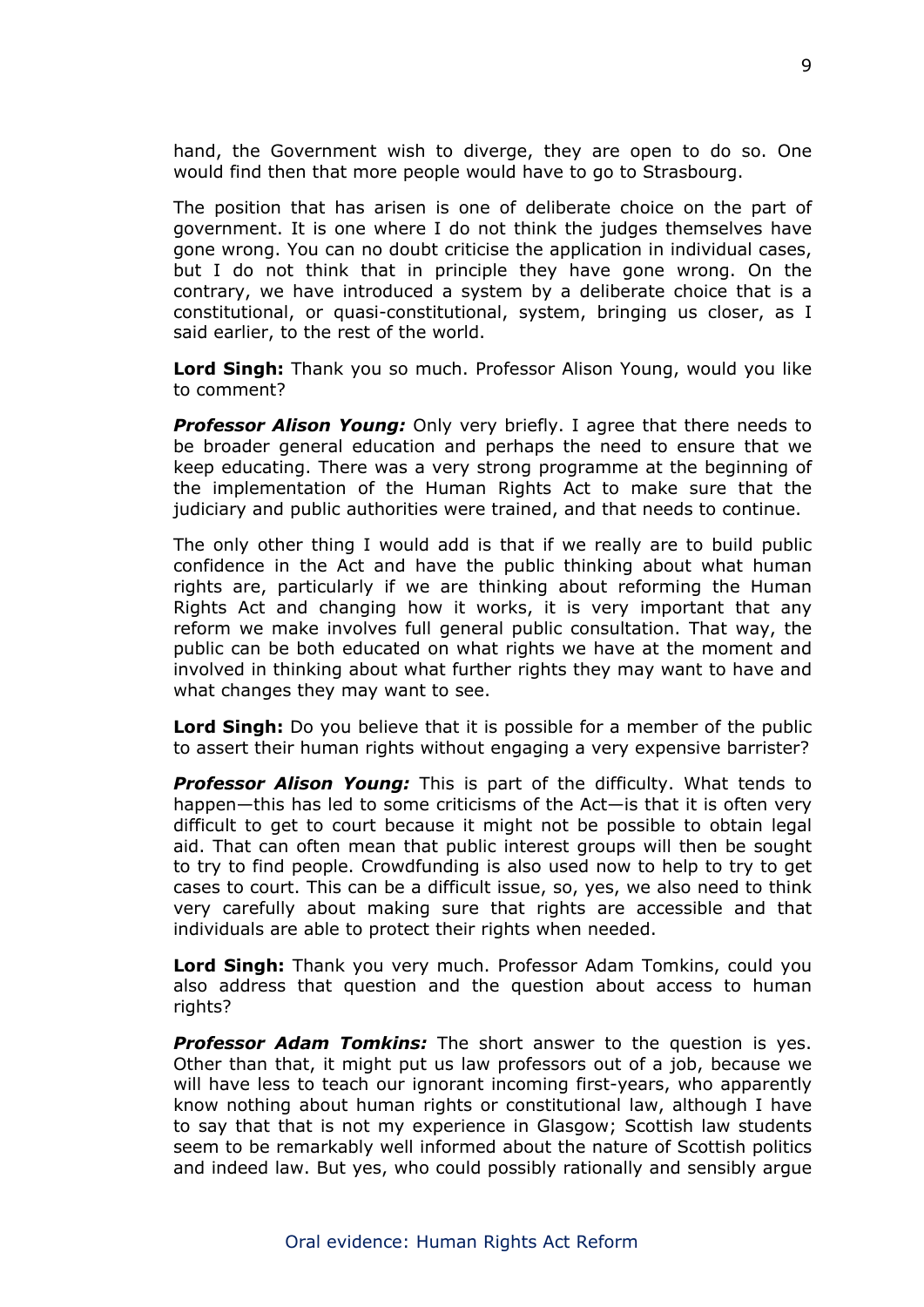against civic education in human rights and civilities? That is a rather preposterous proposition, is it not?

The more important point is this: in a healthy constitutional democracy, there should be permanent, open, public debate, including between the courts and parliamentary government, about the allocation and distribution of power and responsibility in our constitutional affairs. It is no bad thing that we sometimes disagree about this. It is a good thing. It is not a bad thing that there are sometimes cases that politicians or Ministers want to react to, sometimes adversely.

That is not unhealthy. The way they do it has unfortunately sometimes been unhealthy; none of us would advocate newspaper front pages with pictures of judges being described as enemies of the people and so on. But it is not unhealthy to have a vibrant public debate in our democracy about the appropriate allocation and distribution of powers and responsibilities between the courts on the one hand and parliamentary government on the other. Some of these issues do not lend themselves to easy resolution.

**Chair:** Professor Tomkins, I am terribly sorry. I have to interrupt you in the middle of your very interesting answer, because I will have to suspend this committee meeting for votes in the Commons.

*The committee suspended for a Division in the House of Commons.*

**Lord Singh:** Professor Tomkins, you were just concluding. Would you like to continue?

*Professor Adam Tomkins:* No, thank you, Lord Singh. I have made the points I wanted to make. I am happy for the committee to move on, if that is what the Chair wants to do.

**Lord Singh:** Thank you all very much.

Q4 **Lord Brabazon of Tara:** My question is about Section 2 of the Human Rights Act and the interpretation of convention rights. Lord Mance, do you think that, as the Government say, there has been an overreliance on Strasbourg case law by domestic courts? Have domestic courts felt able to depart from Strasbourg jurisprudence where appropriate?

*Lord Mance:* I do not think there has been an overreliance, certainly compared with what the Government and Parliament intended when they put forward the Human Rights Act. The Act contains a deliberate choice by requiring us to take account of Strasbourg case law and by the reinforced interpretive provision in Section 3. The Act, as I said before, set out to bring rights home. "Take account of" gives a certain amount of flexibility, and I believe that the United Kingdom courts have been, and are increasingly, successful in influencing Strasbourg jurisprudence. Of course, the United Kingdom Government themselves played a part. The Brighton declaration and its follow-up in Denmark have been very successful measures in helping to persuade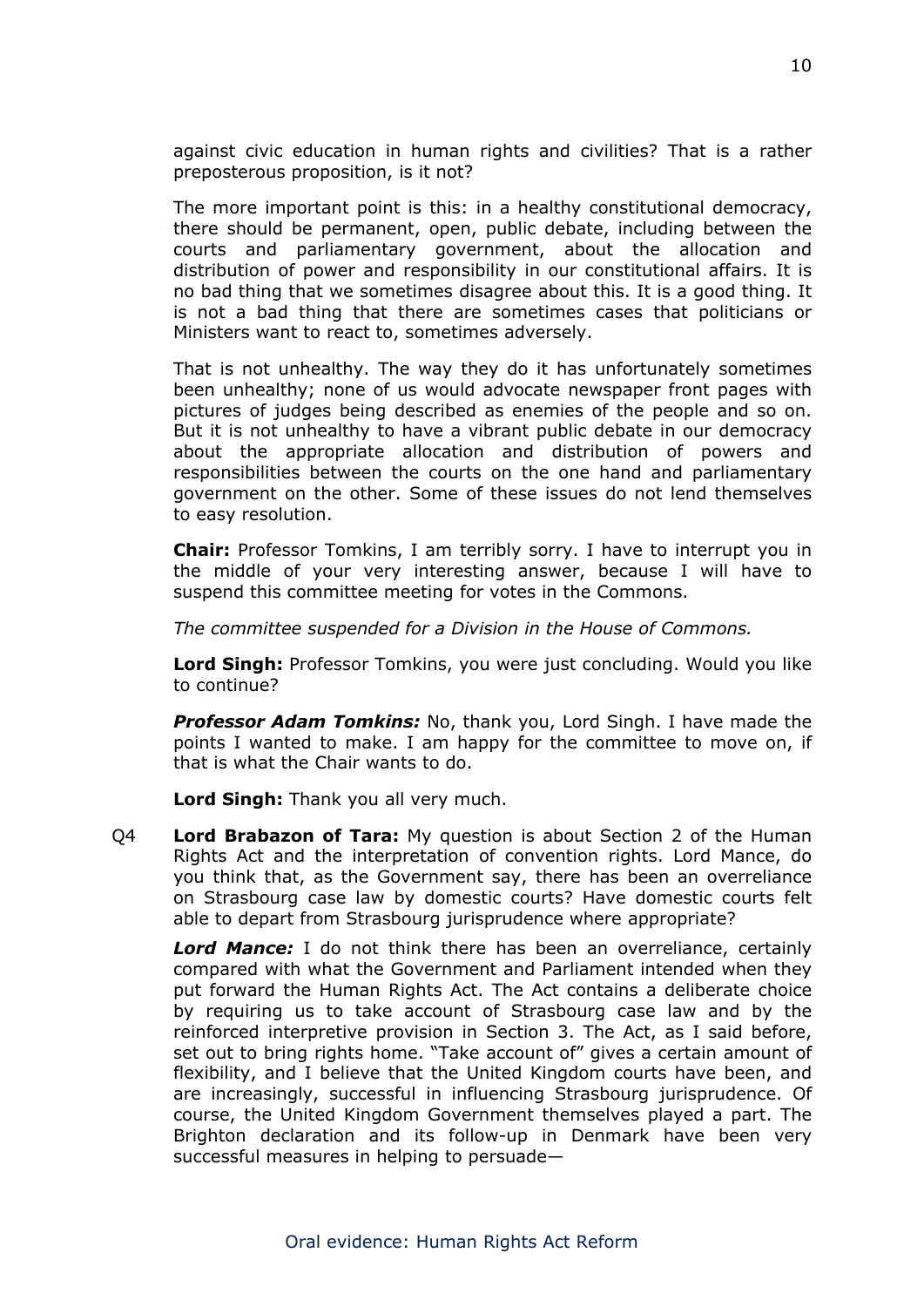**Lord Brabazon of Tara:** You have gone mute.

*Lord Mance:* I said that not only the United Kingdom courts but the Government at the international level and other Governments of Europe have, through the Brighton and Copenhagen process, been very successful over the last 10 or 12 years in persuading the European Court of Human Rights. I do not say that it was unwilling to be persuaded of the virtues of subsidiarity and the margin of appreciation. There has been marked dialogue, in a true sense, with the European court at both the public and the private level. There are very fruitful meetings of judges at which there is very frank discussion as well as at the public level in judgments.

Some of the instances are very well known, such as in R v Horncastle in the United Kingdom courts, when we said that the Strasbourg jurisprudence relating to hearsay evidence really did not make sense, and it was modified by the Strasbourg court in al-Khawaja. Then, in a series of cases about the lawfulness of detention in cases where there had been a lack of prison courses or prison treatment to help prisoners in their detention, the Strasbourg court in James appeared to suggest that a lack of courses made the detention unlawful. We disagreed in Haney and Kaiyam, and the Strasbourg court picked it up in a later Kaiyam case, Kaiyam v the United Kingdom, and made it clear that that was not the case; that the lawfulness of detention was not affected, and that it was possibly a matter of compensation if there was a lack of courses.

There are other examples. There is the basis on which people are detained if they are suspected of being about to commit an offence. The Strasbourg court, in a case called Ostendorf, had advanced one theory as to how that fitted with the convention. We disagreed in Hicks, and the Strasbourg court expressly adopted what we had said in S, V and A v Denmark. It quoted it verbatim, endorsed it and changed its mind.

More recently, the Strasbourg court has taken a view in Allen about the right to compensation if you are acquitted, and we fundamentally disagreed in Hallam. There is a very fruitful interchange, which is one that is allowed by the wording. There has, of course, been some recent jurisprudence on how far the wording allows you to go further in Strasbourg, but judges have never done that very often. There is an argument about how far the margin of appreciation committed domestic courts to making up their own minds about the meaning of a convention article where the Strasbourg court had not been prepared to find an infringement, and that appears to have been settled in a recent case, Elan-Cane, on the 15th of last month, in favour of the proposition that it is not for domestic courts in that situation to make up their own mind.

I note with interest that that is not something which the independent Human Rights Act review thought should happen. Actually, it endorsed the opposite view in Chapter 3. Chapter 3 now does not seem to apply, and the Government's own paper here, talking about a more autonomous approach to human rights, at one point might be thought to have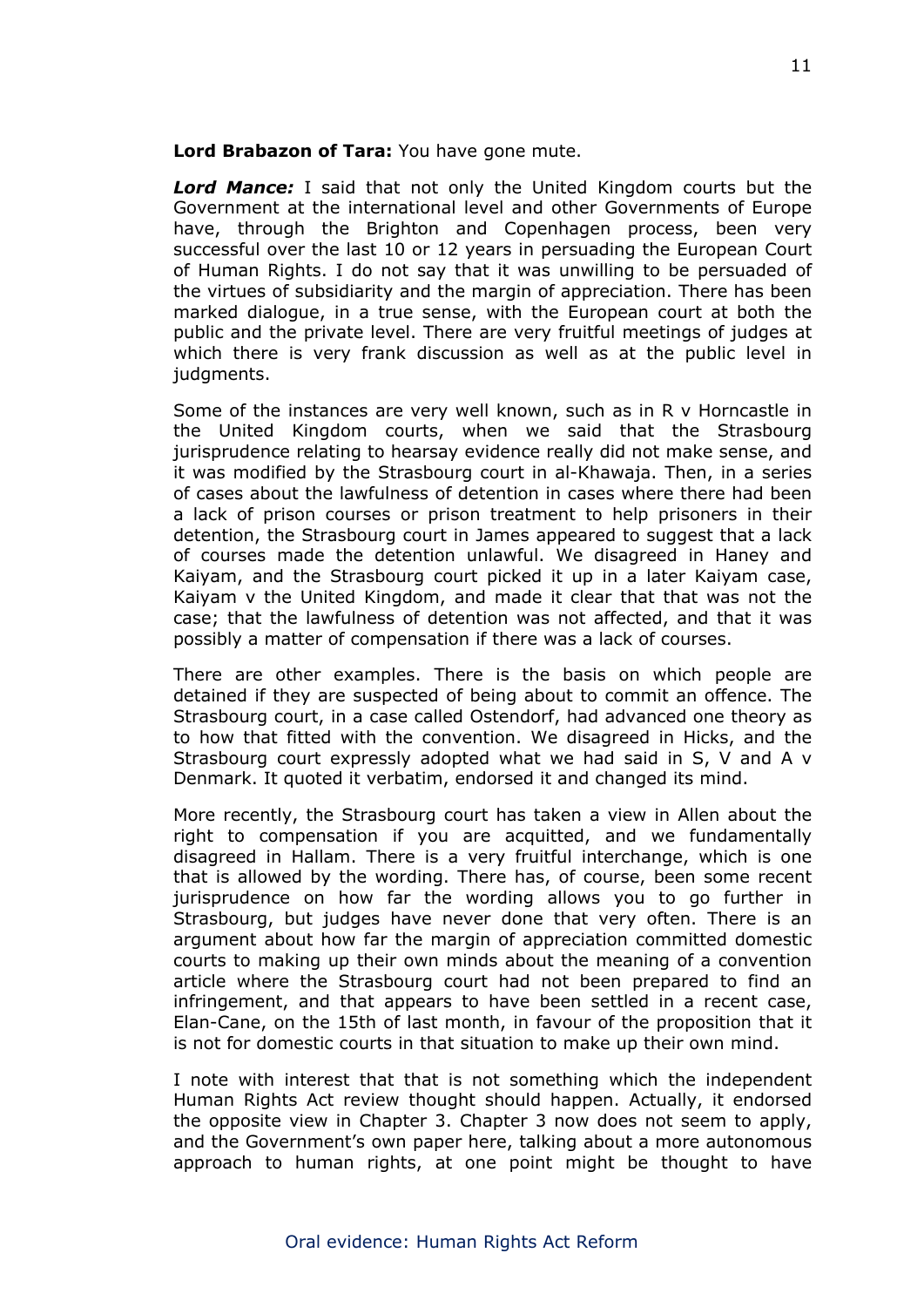suggested an opposite solution. But there you have a cautious view taken by the United Kingdom Supreme Court, which settles the law.

**Lord Brabazon of Tara:** Thank you very much Lord Mance. Would any of our other witnesses like to make any comments?

*Dr Hélène Tyrrell***:** I am happy just to suggest that although the duty takes the Strasbourg's jurisprudence into account, it is well established by now that it is not a duty to follow it. I think Lord Mance's point is that the courts have settled that point now through quite a long line of cases. There are a number of examples, some of which were mentioned, of the UK court deciding a question about convention rights in a way that is contrary to the way the Strasbourg court would seem to have done or would be seen to be likely to do.

The very recent Elan-Cane case is very interesting, because, as Lord Mance said, to some extent it settles the question of how far the courts can go in the interpretation of the convention than the Strasbourg court has indicated might be necessary, because there exists what is called a margin of appreciation. If the courts are doing that by careful reference to the Strasbourg case law and being careful not to go beyond it, the duty in Section 2 can also act as a brake in some respects on an expansive interpretation of rights, which seems to be at the heart of the concerns that the government proposals put into writing.

**Lord Brabazon of Tara:** Thank you.

Q5 **Baroness Ludford:** The independent panel on the HRA concluded that Section 2, which, as we have just discussed, requires domestic courts to take account of Strasbourg case law, should be amended to make clear that courts should consider rights protected under domestic statute and case law before proceeding to consider convention rights. I think this is part of increasing public ownership sort of thinking. Do you support that recommendation, and what impact do you think it would have in practice?

*Professor Alison Young:* I think "cautious support" is probably the best way of putting it. In order to think about what the consequences will be, we have to think carefully about the different kinds of relationship there might be between domestic legislation, common law rights and existing convention rights.

In most of the case law that was cited in the Government's response and the independent Human Rights Act review looking at this issue, you had a situation where both common law and domestic law was very much in line with convention rights. Using common law provisions first and then seeing that that was in line with convention rights was a good way of showing that this is a domestic protection but that it is also in line with the convention.

You can also have examples where the common law perhaps goes further than convention rights. Again, that could be a good way of showing that we are in line with the convention, but we have existing common law and domestic law provisions that go further. For example, domestic legislation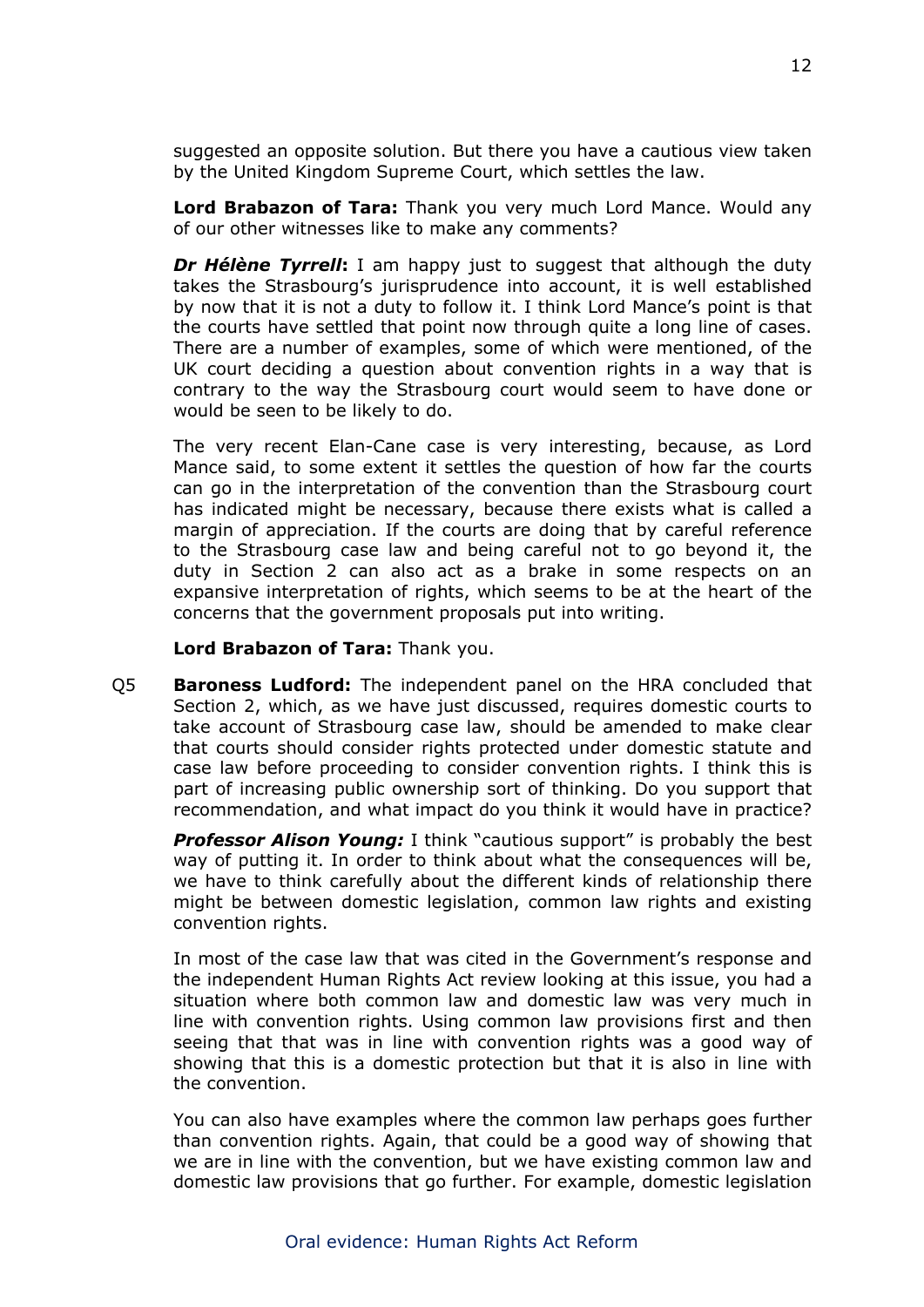recognising same-sex marriage rights is a good way of showing that legislation can build on convention rights as well as thinking about other areas.

My concern is what happens if the common law and domestic law does not go as far as convention rights. That will depend on a very careful understanding of what we mean by using domestic law first. Does that mean that we use domestic law but it does not go as far as convention rights, and now we can look at the convention and make sure that we are still bringing rights home and still in line with convention rights? How far will there perhaps be concerns of potential criticisms of the court if they then go to convention rights because they do not think that common law goes as far or that legislation goes as far as the convention rights in certain circumstances?

We would have to think very carefully about what this relationship is between. Is it just a question of looking first, and if it goes further and protects rights, great, but, if not, let us see whether we need to rely on the convention? Or will there be other elements of different weight being given to the common law and legislation before we look at convention rights? That would be why I would perhaps be partially concerned, because I think we need to flesh out what the inter relationship should be, as well as the potential order of looking at domestic and convention rights.

#### **Baroness Ludford:** Many thanks.

*Professor Adam Tomkins:* It is a very interesting question. The Human Rights Act has been enforced for more than 20 years, since October 2000. I am in favour of the proposition that, by now, in our development of a sort of self-consciousness—if I can put it like that—about the articulation and enforcement of fundamental rights and our constitutional law, we can do it very well ourselves without having to rely on Strasbourg jurisprudence. The points that Lord Mance made in response to the previous questions are points that I would very much endorse.

There has been a manifest increase, a ratcheting-up, of British judicial and ministerial influence in Strasbourg that has materially improved the quality of judgments that we get out of Strasbourg. But, frequently, when you read judgments of the European Court of Human Rights and compare them with judgments of our own appeal courts in England or Scotland, you can see a clear difference in the quality of the reasoning.

I think we should be very self-confident as a country now in—dare I say it—taking back control of our own human rights. I do not mean that in any kind of jingoistic way or in any way associated with any kind of withdrawal from the convention or from Strasbourg or anything like that. What I do mean is that we should have, and I think we do have, the selfconfidence in our Parliament and in our courts to articulate for ourselves as a country the rights that we want to regard as fundamental and to legislate for them in a way that we already do, and to adjudicate on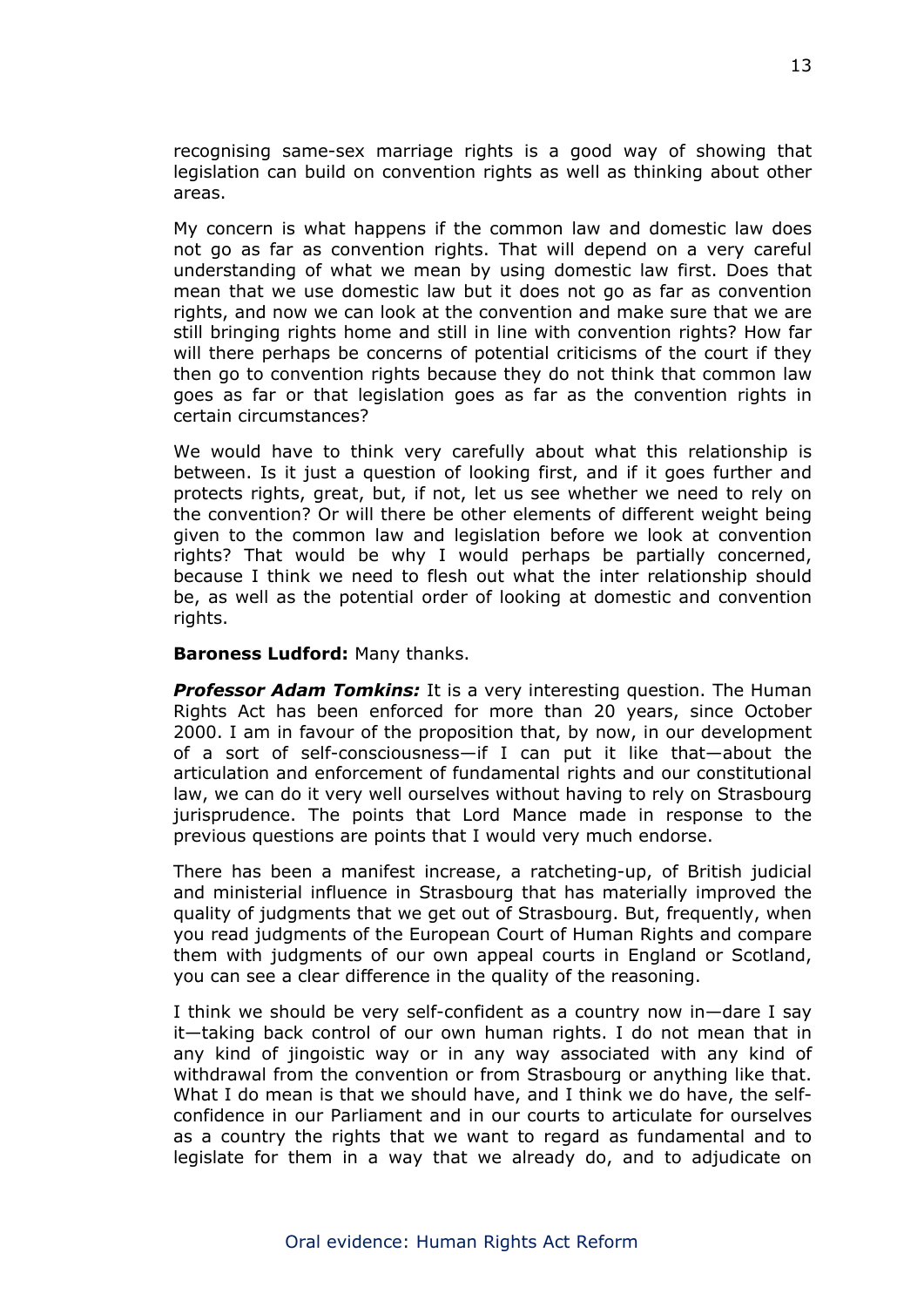disputes arising with regard to those rights without having to worry too much about what is happening in Strasbourg.

Earlier in this evidence session, before the Members of Parliament had to vote, Lord Mance reminded us all that one of the key aims of the original Human Rights Bill introduced by Lord Irvine and Jack Straw all those years ago was to reduce the number of cases going to Strasbourg, and in particular to reduce the number of UK government defeats in Strasbourg. I do not think it follows that if, 20 years on, we do something more now to decouple our own human rights jurisprudence and our own architecture of human rights law from Strasbourg that we will necessarily see more cases going to Strasbourg or more government defeats.

I do not think the two necessarily follow from one another, because, irrespective of what any replacement to Section 2 of the HRA says in statute, our appeal court judges will still be very deeply conscious of what is happening in Strasbourg. Unless they are clearly told by Parliament not to, I think they will want to take that into account as they develop the common law and statutory understandings of human rights law here in the United Kingdom. That is a long answer to a short question, but the short answer is yes.

**Baroness Ludford:** Excellent. Lord Mance.

*Lord Mance:* I just want to make this point. As the author of a leading judgment in Kennedy v the Charity Commission, I would be the first to encourage lawyers and judges to look at the common law position and not to focus exclusively on the human rights position. That is effectively what we said in the context there. It was about how far the Charities Commission was obliged to act transparently, and we thought that remedies could be found at common law as much as elsewhere.

But one has to face up to the fact that there have been situations when the convention and the Human Rights Act have helped domestic law to advance. The removal of the Home Secretary's right to set the tariff for lifers is a good example, as is the removal of sentencing discretion from the Executive, the ending of detention without trial of aliens suspected of terrorist involvement, the lifting of the ban on homosexuals in the Armed Forces or, in a civil law context, the development of a law of privacy. These are all matters where the convention was a necessary inspiration.

I would qualify Professor Tomkins' statement to this extent: that we have not always been able to find a remedy at common law. As to the particular proposal, I actually have reservations, because it strikes me as a rather odd and clunky interference with court procedure, with actual judicial activity: "You shall consider first this before considering that". That is not the way courts operate, and it could be very questionable sometimes.

For example, if a point of common law is very uncertain, do you have to compel the lawyers to argue it out over two days when there is an obvious convention point? That would be hugely expensive. I think the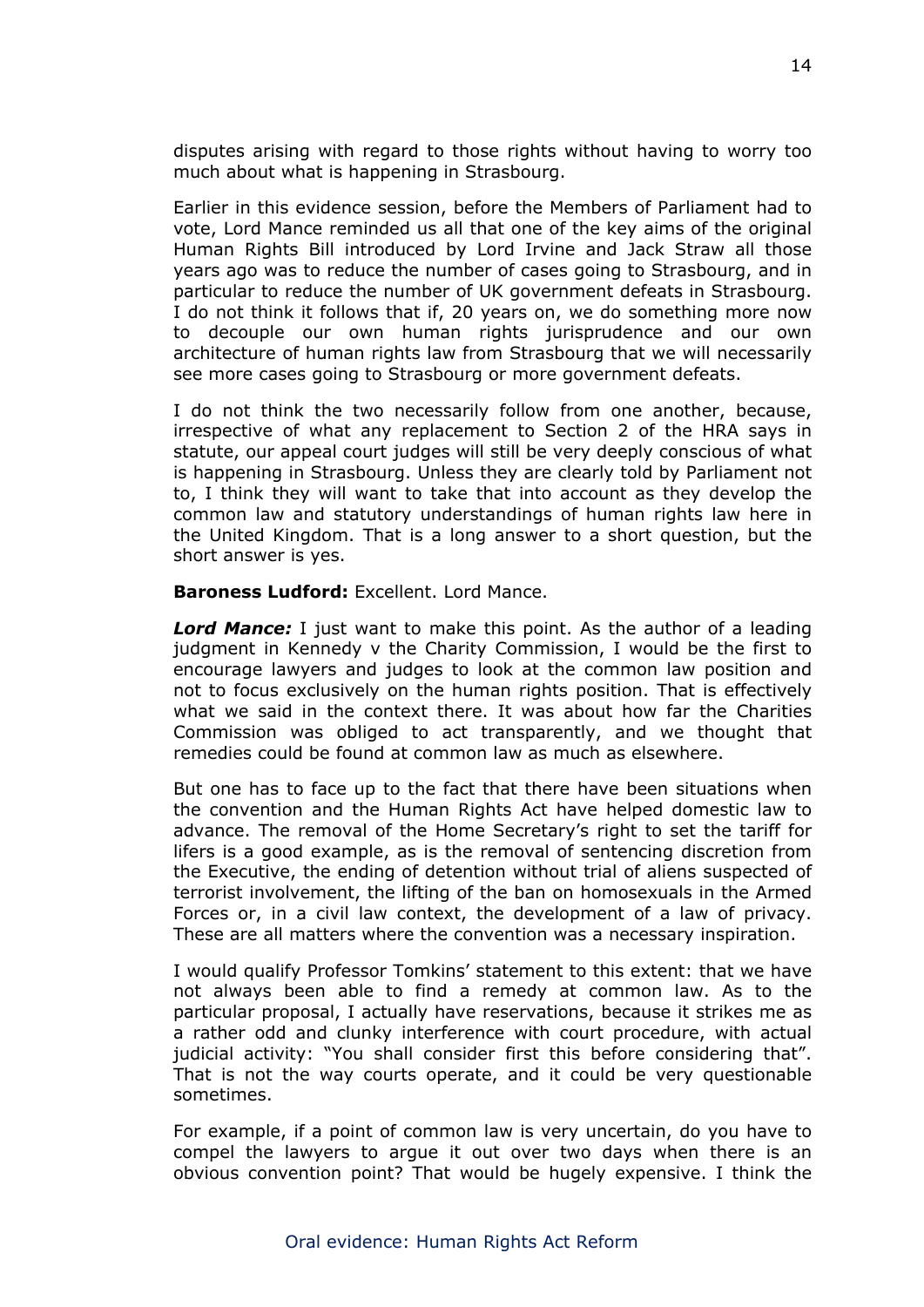review has gone too far in saying, "You must do this first before you must then do that". I am entirely happy with something that says that you should take account of the potential relevance of UK statutory and common law rights in the relevant area, as well as take account of Strasbourg case law. Something like that would be fine, but it would leave it to the court to carry on its business in the usual way, rather than fettering it procedurally and formulaically.

**Baroness Ludford:** Very interesting answers from all three of you. I am glad to say that Dr Tyrrell also wants to complete the quartet.

*Dr Hélène Tyrrell***:** I just wanted to flag one possible complication, which is that even though priority might be given to sources of law that are not based in the convention, there is the fact that claimants may need to press the domestic courts to look at convention rights where they might be relevant. That is because the Strasbourg court has recently suggested that it is a requirement. The domestic courts have been asked to consider the convention rights if claimants want later to be able to take their case to Strasbourg. That was the reason given a couple of weeks ago in the Lee v the United Kingdom case, when the claimants in the so-called gay cake case were told that their application to Strasbourg was inadmissible.

It might be remembered that that was the claim that was brought for breach of Northern Ireland's anti-discrimination laws against a bakery that had refused to sell a cake iced with the message supporting legalising same-sex marriage. The claim before the domestic courts had not asked the Supreme Court to balance the convention rights of that claimant against those of the bakery and its owners. It had relied solely on domestic law, and on that basis the Strasbourg court said that that meant that they had not exhausted all their domestic remedies prior to their application under the convention, so the case was inadmissible. I suspect the lawyers will have that in mind even if the courts are told to prioritise other things.

**Chair:** Thanks. Yes, that was a very interesting case. Lord Dubs will ask a little more about the obligation under Section 2.

Q6 **Lord Dubs:** Thank you, Chair. This question follows very clearly from the last question. The government consultation suggests that weakening the obligation in Section 2 would provide that UK courts no longer have to take into account the relevant ECHR case law, although they may have regard to it. What do you think will be the advantages and disadvantages of that approach? How could amending Section 2 affect the relationship between the UK court and Strasbourg? Let me add this. Do you think the approach would undermine the original aim of the Human Rights Act to bring rights home? Would it lead to more individuals pursuing their claims in Strasbourg?

*Professor Alison Young:* I agree that, if we are not careful, weakening the connection between UK cases and Strasbourg cases could lead to undermining the idea of bringing rights home and could lead to more cases going to Strasbourg. That is very hard to predict, because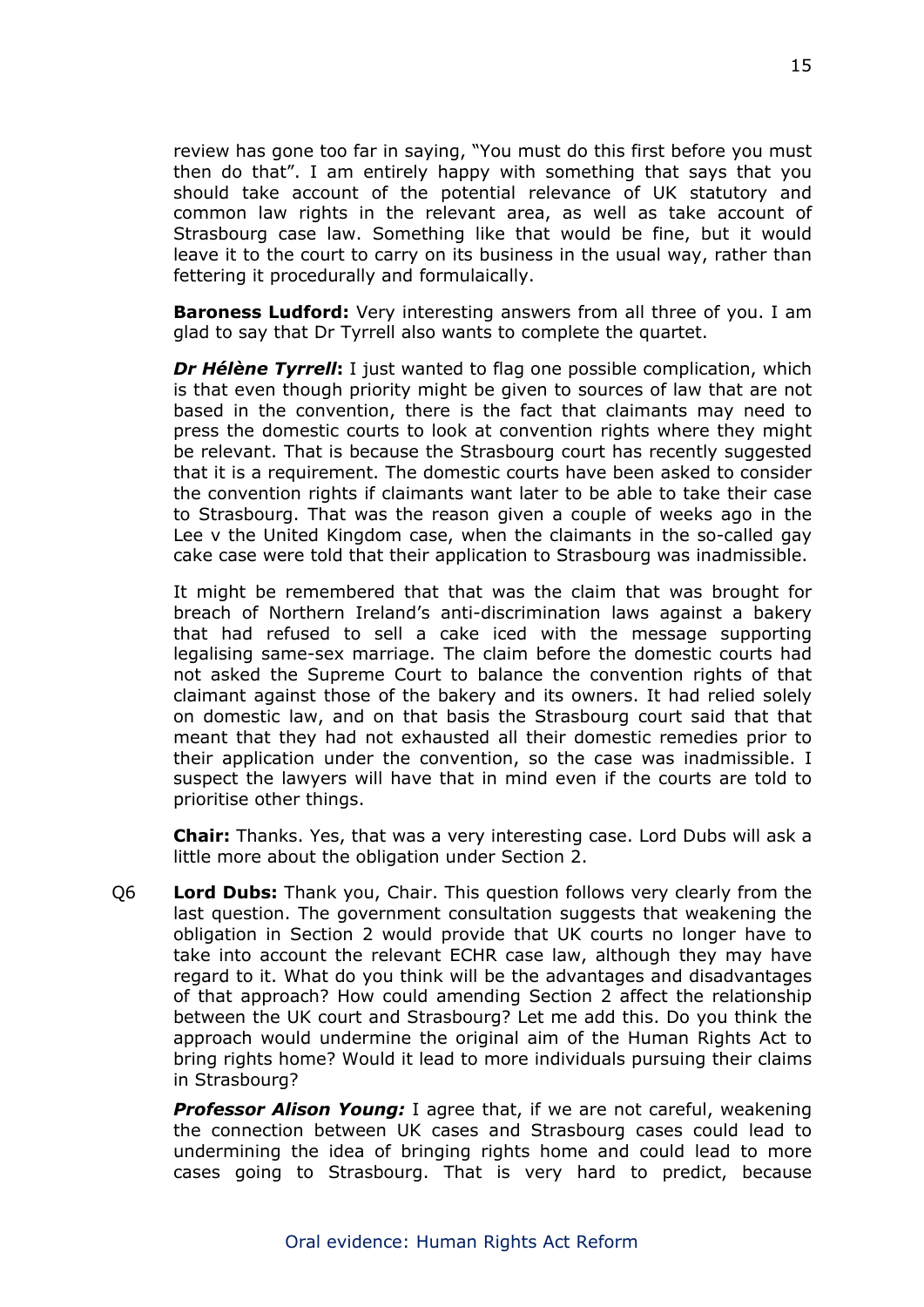obviously it will depend on what the newly worded Section 2 will be. It will also depend on how far the UK courts still have regard to cases before Strasbourg when taking their own particular decisions.

As Lord Mance indicated in his answer to previous questions, the UK courts have been thinking that they take account, but they take account respectfully, and if you look at instances where UK courts tend to disagree with Strasbourg, it is always done for specific reasons—for example, because there has been a misunderstanding of UK law or how it applies, or because there are problems with the reasoning in the judgment and they believe that there are better reasons in a minority judgment before the European Court of Human Rights rather than the majority.

I do not think that element of respect and reasoning will necessarily disappear. You may find that even if you weaken it and still allow UK courts the ability not to necessarily follow Strasbourg courts, UK courts will not necessarily think, "Well, that means that we can do whatever we want and disagree with the Strasbourg case just because we feel like it". I think courts will continue to give that institutional respect to judgments of other courts in the same way they do if they are looking at judgments from the Canadian Supreme Court if they are using that to influence their development.

The potential problem will be whether there will then be criticisms of the courts because they are not using this freedom not to follow Strasbourg in certain cases. That could undermine our trust in the judiciary and protecting those particular rights.

**Lord Dubs:** Thank you.

*Dr Hélène Tyrrell***:** An advantage to weakening the Section 2 obligation, although I do not think this is particularly persuasive, is that it would to some extent appease those who are worried about tying the UK courts too closely to the Strasbourg pronouncements. It might make it clearer that Strasbourg case law is merely one of a number of persuasive sources that might be considered in human rights cases.

However, those points have broadly been made before, and the court is free to take into account a range of sources, including the Strasbourg jurisprudence in these cases. As Professor Young intimated earlier, there might be a case for saying that if the courts are freed from the Strasbourg jurisprudence, they might be better able to support going beyond it, where it can be supported by reference to other relevant sources of authority, although I am not sure the Government would consider that an advantage as such.

Requiring domestic courts to take the Strasbourg jurisprudence into account means that even in cases where the court does not consider that they should follow it, they are more likely to come up with explanations for diverging from what the Strasbourg court has previously indicated that it would say on the matter. These elements were alluded to in one of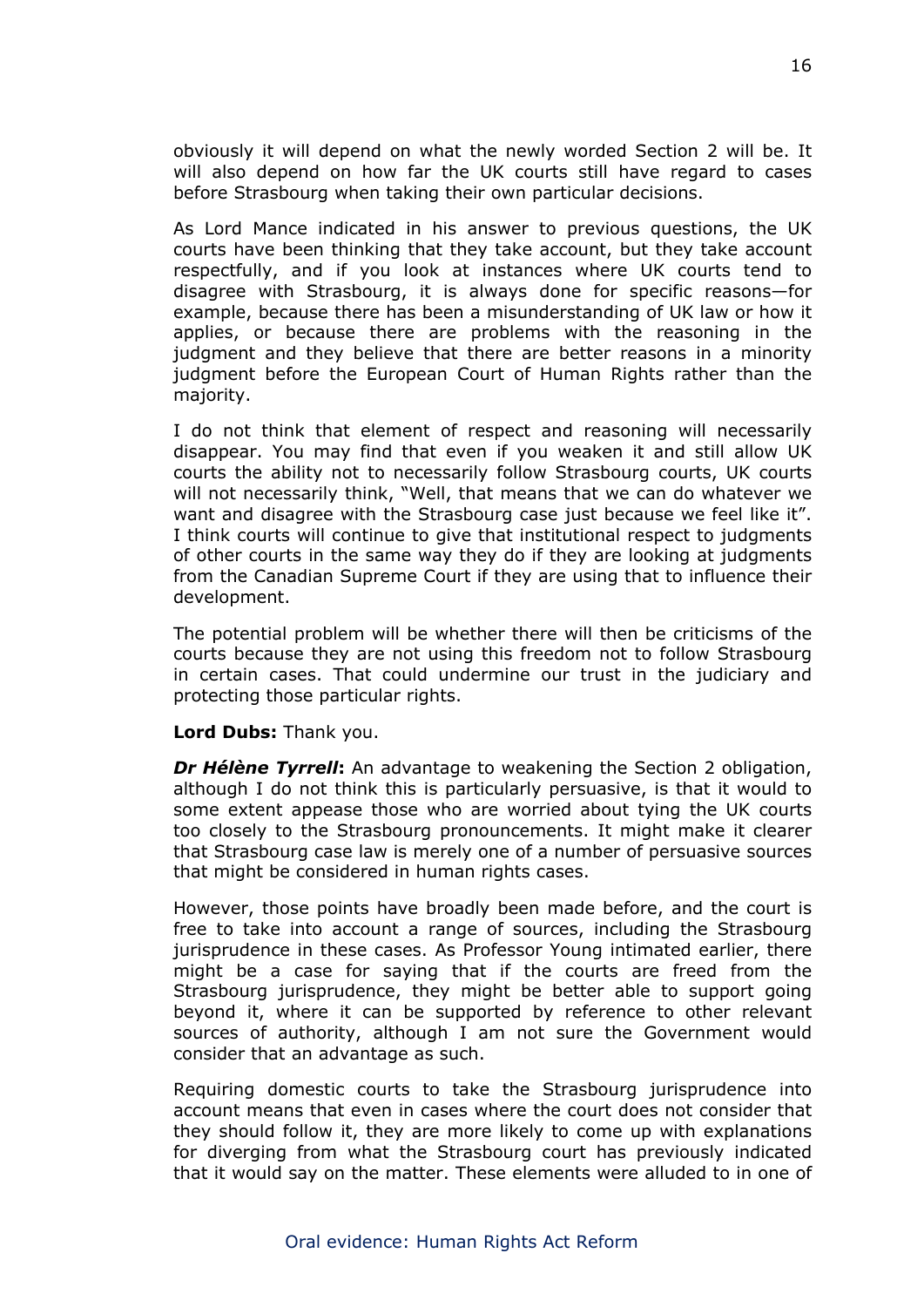Lord Mance's answers earlier in the session when he mentioned dialogue. It is these elements in the judgments of domestic courts that contribute to the dialogue between the UK and Strasbourg, and in turn that is how the UK can contribute to the development of the convention jurisprudence.

I believe that the committee has received evidence in the past on this: that careful consideration of convention principles in domestic courts also makes it less likely that the Strasbourg court will make adverse findings against the UK in subsequent cases on that point. The answer to the second part of your question is bound up in that. Breaking the formal link between the UK courts and Strasbourg could also make it more likely that there will be diversions in the understanding of convention rights. It also means that people would be more likely to need to pursue their claims before Strasbourg; and, of course, if they have not had the advantages of reading carefully reasoned judgments that take account of their jurisprudence, they might be more likely to find against the UK when they have to decide the case.

**Lord Dubs:** All right. Thank you very much.

*Professor Tomkins:* Thank you, Lord Dubs. I do not have much to add to what has already been covered on this point. I would be in favour of deleting the word "must" in Section 2 of the Human Rights Act and replacing it with the word "may", for much the same reason that Lord Mance has already objected to the word "must" appearing in some of the Government's proposed alternatives.

If courts want to take into account the jurisprudence of Strasbourg, they should be able to take it into account. If courts want to take into account the jurisprudence of the Supreme Court of Canada, the High Court of Australia, the Israeli Supreme Court or some other common law court that is grappling with very similar issues, the UK Supreme Court should be free to take that into account as well. We should not be compelled in any of these cases to follow it.

There was a problem with the meaning of Section 2, 10 or 15 years ago after the Ullah case, where the Supreme Court/the House of Lords seems to tie itself more closely to Strasbourg jurisprudence than the Human Rights Act had intended. But those overly tight ties have been loosened of late and the current jurisprudence is not unsatisfactory. It is clear that the UK Supreme Court, and indeed other appeals courts in the United Kingdom, now have the self-confidence that I was talking about a few minutes ago with regard to rights jurisprudence to depart from Strasbourg jurisprudence when it is appropriate to do so in the circumstances that we find ourselves in in the United Kingdom.

Whatever ends up replacing or revising Section 2 of the HRA should reflect that reality. There is a degree of discretion here that our appeal courts enjoy and should enjoy and which, by and large in recent years, if not in the earlier days of the Human Rights Act, has been exercised appropriately and responsibly. I would like our human rights law to be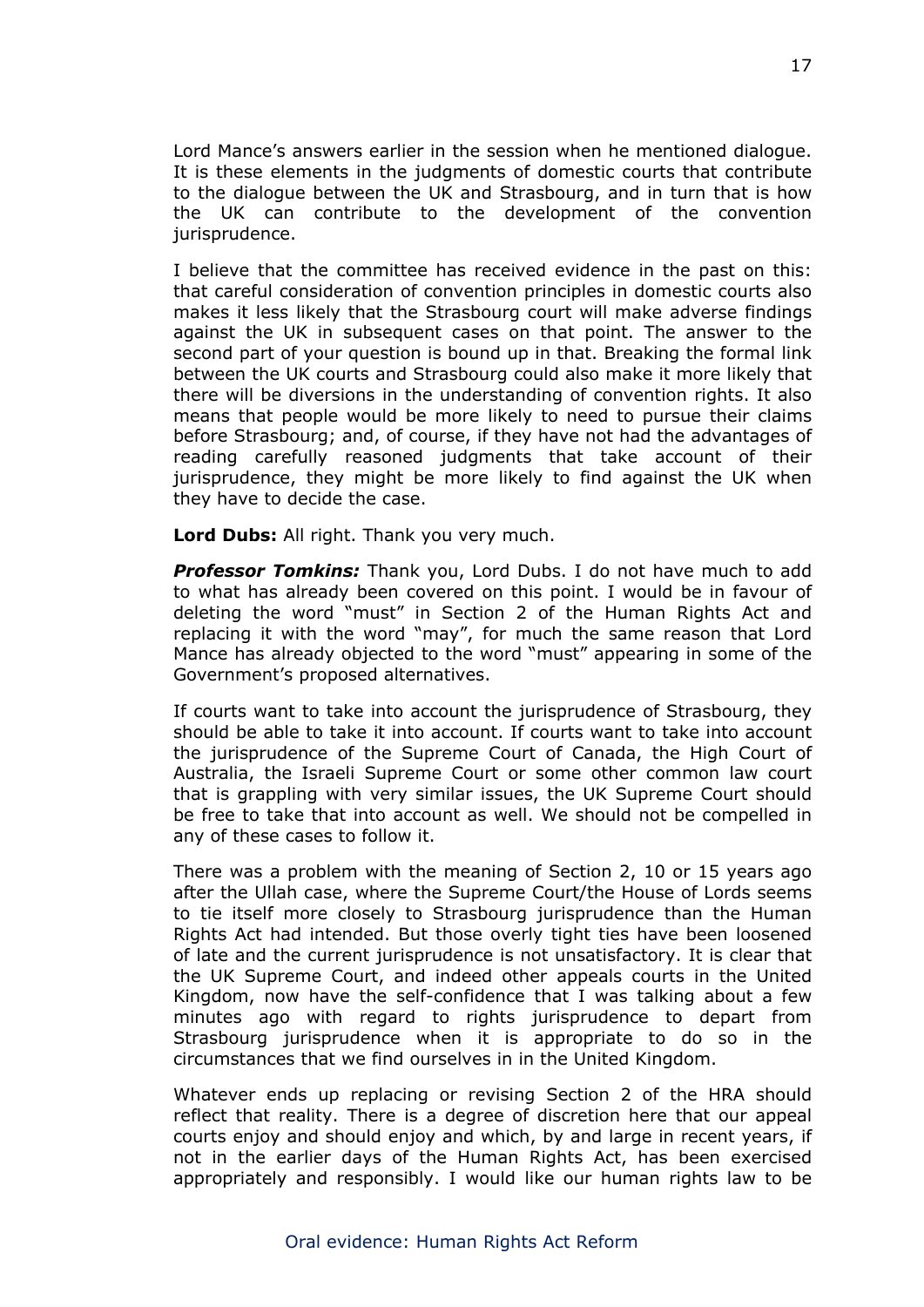loosely tied, but not too tightly tied, to the jurisprudence of the Strasbourg court. I think that is what we have. I think that is what the Human Rights Act, as originally enacted, intended. That is broadly where we have got to over the last 20 years, and we should probably stay there.

### **Lord Dubs:** Thank you. Lord Mance.

*Lord Mance:* I think the Government should be careful what they wish for. If you have a policy of avoiding challenges in Strasbourg, must or requiring in this context is sensible. The Act is intended to avoid that. There is also the underlying presumption that will ineluctably direct courts to look at Strasbourg jurisprudence, and that is the presumption that the Act should be interpreted in a way that complies with this country's international obligations.

Now, I am not sure which way the Government's paper is going on this. Half the time it is saying that it would like freedom for courts to depart more often in its favour—in other words, to go less far than Strasbourg. But then, at other points, it says that the aim, by encouraging for example citation of the South African Constitutional Court or the Canadian Supreme Court jurisprudence, would be to promote a more autonomous approach—I assume an individual, English, approach.

As Dr Tyrrell pointed out, if you do that, you may get caught saying, "Well, why shouldn't we go a bit further than Strasbourg would, because we're deciding for ourselves?" The reality is that recent jurisprudence in the Supreme Court has gone in a way that I would have thought makes quite a lot of this discussion rather academic, because in AB last July the Supreme Court underlined the Ullah principle. In other words, you do not go further. It further underlined that in Elan-Cane, which we referred to, by saying that all domestic rights—although according to a current case, McQuillan, you may still regard them as separate rights—mean rights corresponding with but going no further than the convention would be treated as going in Strasbourg. They also mean rights going less far.

It is a one-way system, which is what I would have thought is consistent with and probably perhaps even goes further than the Government thought the law would when they wrote this consultation paper, because they did not know about the most recent decision. Certainly the Gross review did not, because it advocated an opposite result to Elan-Cane.

In my book I do not really think there is anything wrong with the present formulation. Equally, though, if you changed "must" to "may", it would not make much difference.

**Chair:** Thank you. That is very interesting.

Q7 **Baroness Massey of Darwen:** Good afternoon, everybody. This is indeed a very interesting, useful discussion. I hope that my question will build on that and stir up some new thoughts.

The Government's consultation effectively seems to propose two different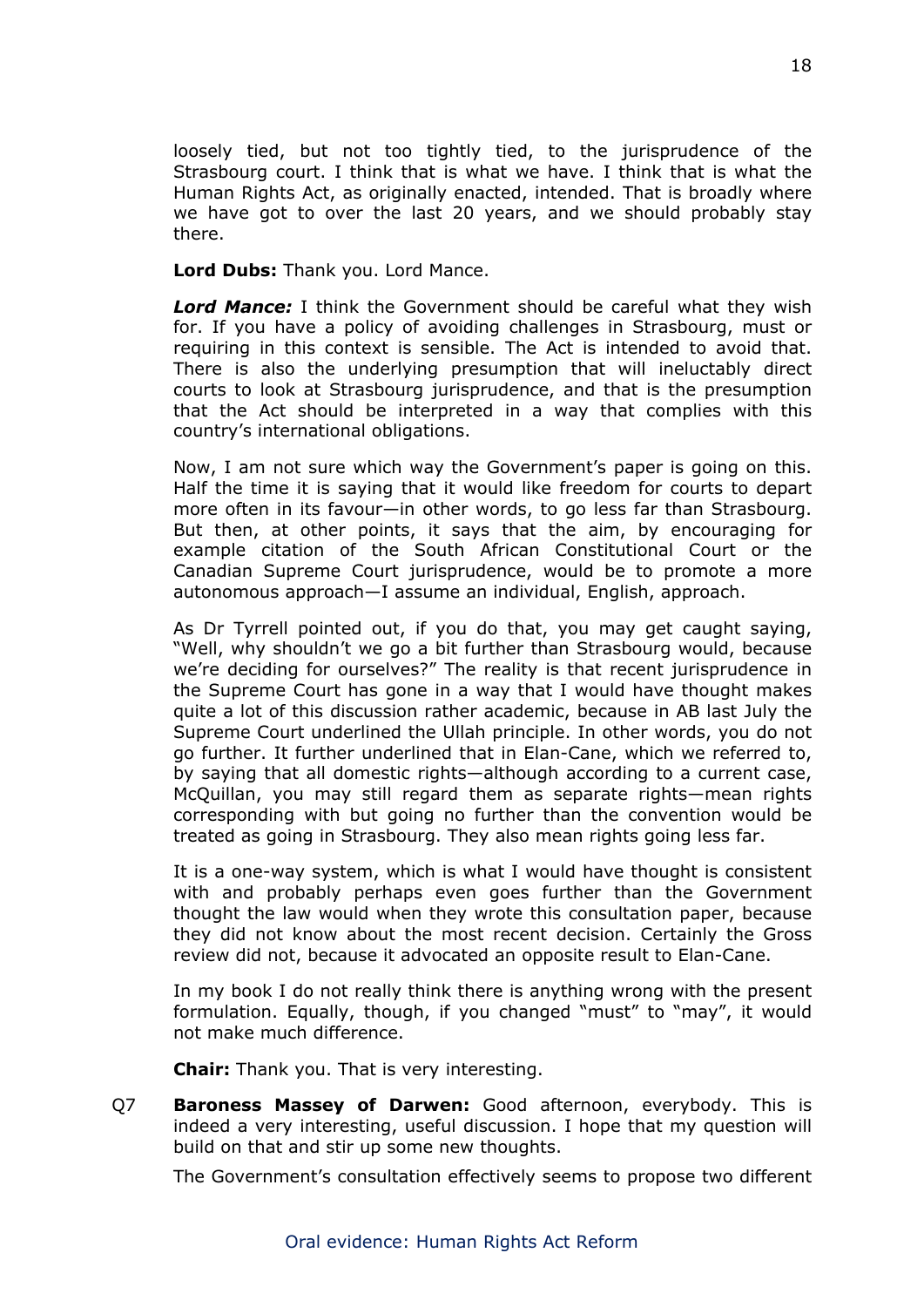approaches to a new Bill of Rights, one of which will be more akin to a stand-alone constitutional British Bill of Rights, where the rights happen to look like the ECHR rights. The other would incorporate the ECHR, but would seek an originalist approach to interpreting ECHR rights.

What are the advantages and disadvantages of each approach? I know that is a bit complex, but let us have a go at it.

*Professor Alison Young:* Thank you very much, Baroness Massey. I will try to be as brief as I can. I will focus first on adopting an originalist approach. The purported advantage of that approach is that there will be far less judicial creativity, which means that judges will stick very closely to a particular text that in some way shape or form is seen to express the wishes of those who originally signed up to that particular text.

The problem, the disadvantage, is that that does not actually work, because it is very difficult to know what the original intentions actually were. The assumption is that the original intentions are expressed in the wording. The problem with that is that a lot of these rights are expressed in a broad way, and in some senses the original intention is sometimes to have what we call constructive ambiguity: you have reached a broad agreement over what you think the right is, but you recognise that as time progresses that might evolve, that might change. Do we see it as, "This is an ambiguous provision, and somehow we have to think about what everybody's original intentions were when they enacted it", or not?

I find it very difficult to know precisely what we mean by an originalist approach. Do we mean the aim? Do we mean the wording? Do we mean the purposes? I am not necessarily sure that adopting that particular viewpoint would make it any clearer. There is also the danger, in adopting that viewpoint, that if it is interpreted quite stringently, it is essentially saying that we should go back to the rights we thought we should have had in the 1950s, and I am not necessarily sure that is where people actually want to go.

In that sense, I am much more in favour of the advantages of adopting a living tree approach. When we think about how this works in practice, we have to think carefully about whether this is being done by the European Court of Human Rights, or whether it is being done by domestic courts. In some senses, the European Court of Human Rights is actually quite cautious. It recognises that it is an international court. It is thinking about an international level of rights protection, and it tends to focus on when it sees some kind of element of consensus across the different signatory states to that particular convention. As we discussed earlier, sometimes that can be influenced by domestic judgments, domestic assessments that will help to find a consensus on how far rights should go and be interpreted in certain circumstances.

I accept that some will think that this is problematic, that it might go beyond people's original intentions, but I would respond that the intention now is perhaps expressed in the Government's document: that the UK will potentially remain a member of the European Convention of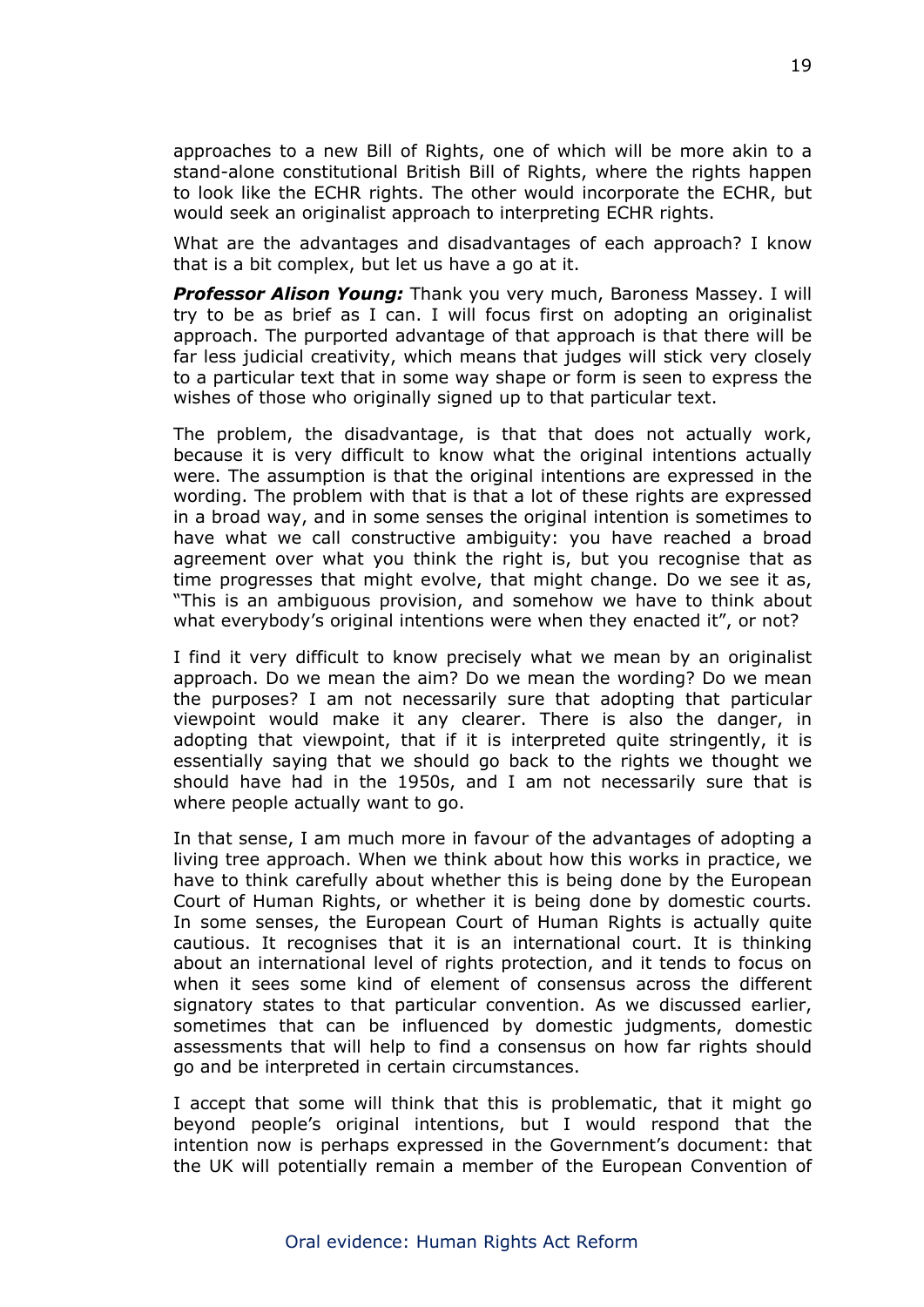Human Rights as currently understood. It is difficult to know precisely what the original intention was.

#### **Baroness Massey of Darwen:** Thank you. Professor Tomkins?

*Professor Adam Tomkins:* I think there is a risk of massively overreading what is at stake here. I can understand why that risk has emerged; it is because the Government, and indeed the Conservative Party, have come from a position of long-standing scepticism about whether the Human Rights Act was a sensible or valuable measure.

However, the proposals in front of us are modest. They will not do anything very much. They will tweak Section 2, and we have talked about that. They will tweak the relationship between Section 3 and Section 4. That is really important, and we have not talked about that yet, but I hope that we have time to come on to that later this afternoon. They will say something about the right to trial by jury, which may or may not be interesting and may or may not be valuable, and they will say something about the right to free speech, which, as Joanna Cherry and I both know, is incredibly important in the modern United Kingdom, and although Joanna Cherry and I have different political perspectives on a lot of things, I think we share a commitment to and a deep belief in the importance of free speech. That is more or less it.

This will not be an ab initio, complete reconstruction of our human rights law or our human rights jurisprudence. There is no pulling back from Strasbourg. There is no withdrawal from the Council of Europe. The substance of the rights will continue to be as it is now, although there will be a slight decoupling of them from their European origins. With great respect to every member of the committee, I would caution against reading too much into the really rather modest set of proposals that are on the table from the Government here.

Having said that, I remember giving evidence to the European Scrutiny Committee in the House of Commons when it was chaired by Bill Cash and it was considering the European Union Bill, which became the European Union Act of 2011, and I remember saying to that committee that those who wield the power of the sovereignty of Parliament should always be extremely careful how they wield it and extremely careful what they wish for.

Using legislation to tell judges how to decide cases is a bad idea. It is not necessarily contrary to the separation of powers, but it is a bad idea because judges are unlikely to pay a great deal of attention to the legislature's instructions about how to do their job. Any temptation that anybody might have to use the awesome power of the sovereignty of Parliament to lay down in legislation how human rights cases must be resolved in the future is likely to find that the sovereignty of Parliament does not really work like that.

To anybody who thinks that some kind of original intention can be enshrined in legislation and that judges can be required by law to adhere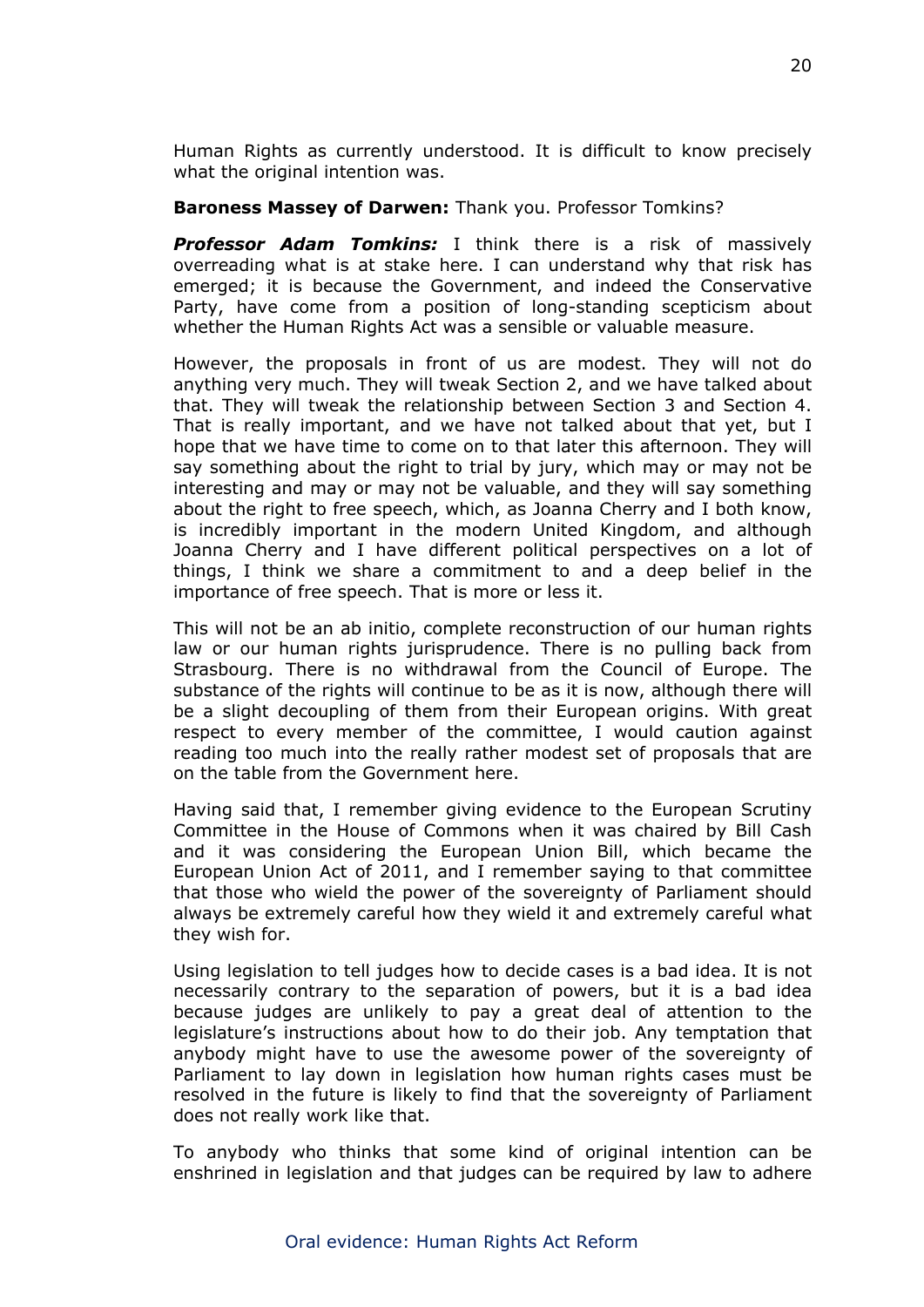to that originality, I have to say that that is just not how representative democracy works in a common law system. The common law is a living, breathing, moving instrument that changes with the times and changes, hopefully, in accordance with prudence and caution. It is a small-C conservative animal, it seems to me, and large-C Conservatives should welcome that. That is all I really want to say in response to your question, Baroness Massey.

**Baroness Massey of Darwen:** Thank you so much. Hélène Tyrrell, please.

*Dr Hélène Tyrrell***:** I have very little to say on this, you will be pleased to hear, only that the concept is itself tricky. If we are to remain a signatory to the convention but require some sort of originalist approach to interpret those rights, that is very tricky to rationalise. It would be strange, given the title of the consultation, which purports to propose a modern Bill of Rights in any event. There is something very odd about proposing a modern Bill of Rights that would be constrained with respect to giving effect to the rights as recognised some half a century or so ago. Actually, I think the common ground between Professor Young and Professor Tomkins there is that that is what the Government properly intend. I will leave it at that.

**Baroness Massey of Darwen:** Thank you. Finally Lord Mance, please.

*Lord Mance:* I would endorse what Professor Tomkins said about the relationship between Parliament and the judges. Obviously, we loyally seek to apply Parliament's intention objectively ascertained, but telling us in detail its application in particular cases is not the function of Parliament and infringes the separation of powers. It is for judges to apply, in particular cases, the general principles laid down.

As to an originalist approach, one can certainly criticise some of the past jurisprudence of the Strasbourg court for perhaps an overenergetic and overexpansive approach. That is, as I have indicated, historical, but we still have to live with it. Take the expansion of the territorial jurisdiction. Whether you think it is a good thing in principle or not, it is probably not what anyone thought the convention originally meant. There are examples of where Strasbourg has gone, perhaps unfortunately, further than was intended. Prisoner voting is an example. There was an express discussion as to whether there should be such a right, and the travaux préparatoires, the preparatory papers, indicate not. But in a case called DSD I made some comments about the way in which the Strasbourg court had expanded the investigative duties under Articles 2 and 3: that is, the duty to investigate death, for example, beyond the sphere of cases where a state actor, a state agent, was potentially involved.

That said, that is not a matter that is addressed by the proposal in the consultation paper. It is a matter that has happened in Strasbourg. If this paper is intended to encourage courts to go further in refusing to follow Strasbourg, I have to say that there was a considerable amount of consideration whether to follow Strasbourg on, for example,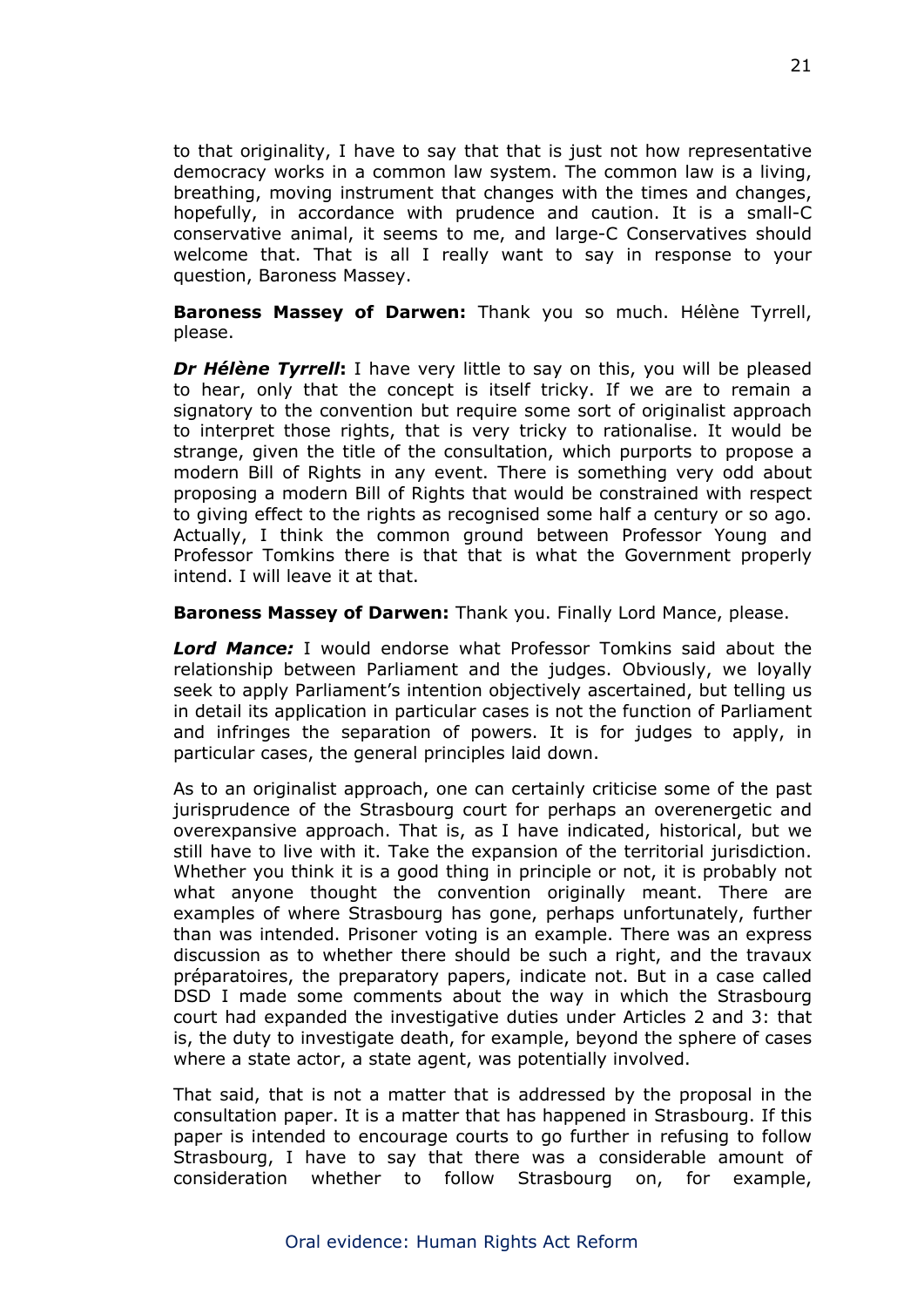extraterritoriality and the application of the convention in Iraq and Afghanistan. What would have been the reality if we had refused to do that? Originally, the courts did refuse, and then they changed their mind. What would have been the reality if they had stood by the refusal? We would have had lots of cases going off to Strasbourg, and that is the dilemma or the tension that has to be born in mind when there is encouragement to deviate from what Strasbourg has decided in that sort of case.

**Baroness Massey of Darwen:** Thank you, everybody.

Q8 **David Simmons:** The government consultation proposes either scrapping Section 3 altogether or changing it to require courts to interpret legislation compatibly with the Bill of Rights only where the ordinary meaning of the words and purpose the legislation permits that interpretation.

Is scrapping or amending Section 3 in this way necessary? Perhaps you could give us some examples of what you think the consequences might be, or how it would be different if judges were left to apply common law principles rather than being tied, as they currently are, or less closely tied, to the convention.

*Professor Adam Tomkins:* This is really important stuff. Getting the balance right between Section 3 and Section 4 is probably the most critical of all the areas of reform. Notwithstanding what I just said about the importance of freedom of speech, this is the most critical issue that faces the Human Rights Act at the moment and faces those who wish to defend it and not change it or those who wish to tweak it in ways such as the Government had proposed.

I am very much of the view that the courts have not always got this right. I think the courts have tended to use Section 3, which is the power to reinterpret legislation, too liberally, and sometimes too aggressively, in cases where it would have been constitutionally more appropriate for a Section 4 declaration of incompatibility to be issued instead.

There are a number of examples that one could give, but the example I will give is the recent Ziegler case, which the Supreme Court decided in June or possibly July last year, about obstruction of the highway. It was a complete rereading of the obstruction of the highway offence in the Highways Act to make it say something that it simply does not say. By a narrow 3:2 majority in the Supreme Court, a split decision, the Supreme Court narrowly decides that the relevant provision of the Highways Act needs to be reinterpreted to bring it into line with the right to freedom of peaceful assembly and association in Article 11 of the convention.

What you end up with there is the court unilaterally rewriting the legislation in a manner that, according to evidence given by the police since that case was decided, has made it more or less impossible for that section effectively to be policed, as we saw in the autumn with Extinction Rebellion and other groups effectively shutting down large parts of the M25 and the police being apparently unable to do very much about it.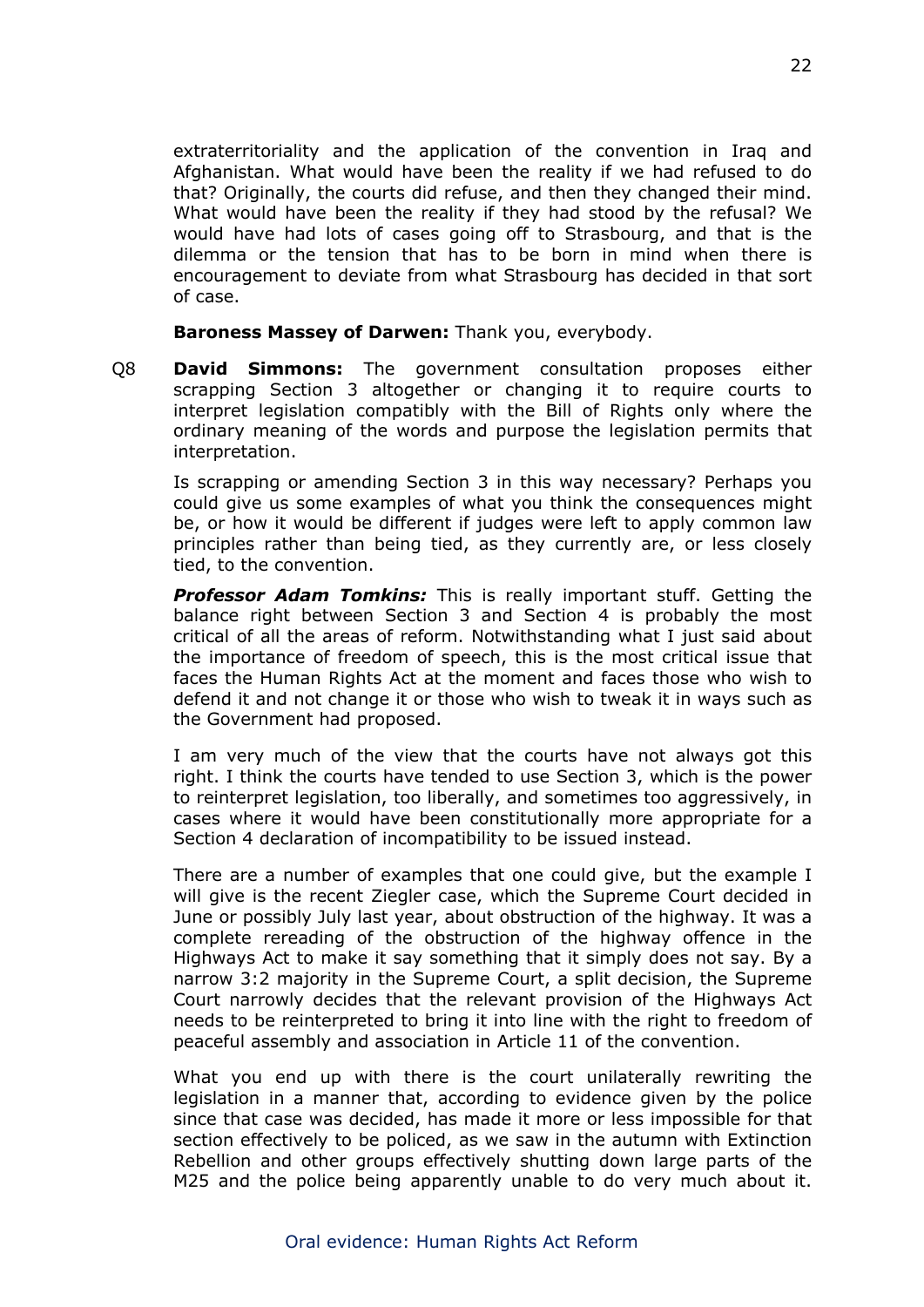That is largely, not exclusively, because of the way in which the Supreme Court, I think completely wrongly, reinterpreted the Highways Act in the Ziegler case.

I am perfectly happy to write to the committee in more detail about that if members would think it helpful. I do not want to get too much into the weeds of a particular case that people might have different views on, but it is an example of the sort of case where Section 3 is being used and should not be used, and where Section 4 should be used instead. I think the Government are absolutely right to keep a close eye on this and to think that that balance needs to be addressed. This is one of the most important parts of the Government's proposals, and I do think that this is a real set of issues that demands a response.

#### **David Simmons:** Thank you.

*Professor Alison Young:* You asked specifically what would happen if we scrapped Section 3, so I would like to focus on that. I agree with Professor Tomkins that there is a very important balance, and I do not think any of us would say that the courts or Parliament or the Government have a 100% record on getting this right. It is very important that we look at this carefully. If we scrap Section 3, we revert back to the position we were in prior to the human rights site of having a requirement to read and to give effect to committing to legislation in line with convention rights so far as it is possible to do so. Instead, you will be saying, "When legislation is ambiguous, please try to interpret it in line with convention rights". This could be problematic.

You also have to consider what the courts would do in that situation, specifically if the common law had developed further in those particular aspects. Then we get to aspects of considering whether the courts would think about using things like the principle of legality. The principle of legality triggers in different circumstances. When we are thinking about Brind, it is the idea of ambiguity. When we are thinking about the principle of legality, it is that when legislation is general, we will read it in a way so as not to undermine the fundamental common law rights.

One of the difficulties people often state with regard to this principle—it was mentioned in the Government's response to the independent review of administrative law—is that there is not necessarily a very clear list of what these fundamental common law rights are. So in scrapping Section 3 there could be a problem either of a retrograde protection in human rights, with potentially more cases going to Strasbourg and rights not necessarily coming home, or of a greater lack of clarity as to what rights we have, when they can be protected and how far they will be protected. If you were giving me a choice between scrapping and amending, I would go along the lines of potentially amending rather than scrapping Section 3.

With regard to the advantages and disadvantages of amending Section 3, there is a case for thinking very carefully about what the wording would be, how it would change and the requirement for ambiguity before you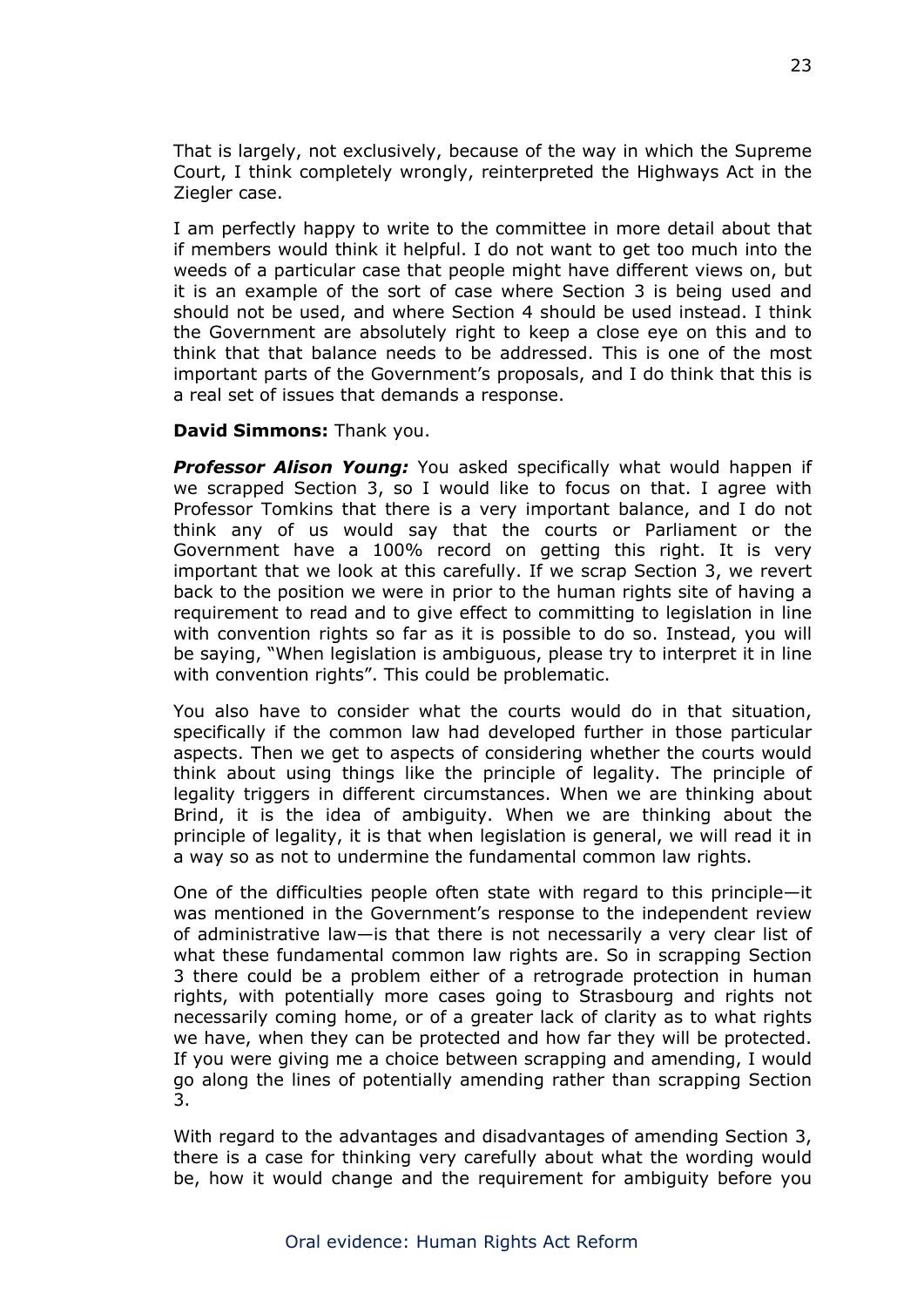can even go away and interpret legislation. If we were thinking about aspects of ensuring things were compatible with the wording or overall purpose of legislation, I am not sure that is too far removed from what the UK courts are already doing. The case law developed since Ghaidan v Godin-Mendoza is not perfect, and there could be some areas where we might think they have gone too far. But they do try to think about the wording, and they also try to think about purpose.

We also have to think very carefully when the Government suggest a particular wording for Section 3 rather than wanting to go for a Section 4 declaration of incompatibility. Sometimes you find that government barristers will say, "Here's the wording. Could we agree the wording with another party of how we want Section 3 to be read?" Sometimes it can be advantageous even to the Government to have that ability to use Section 3 in certain circumstances. In the example given by Professor Tomkins, you could suggest that Parliament is free to legislate and is in the process of doing so with regard to protest rights when it thinks that perhaps interpretations have gone too far.

**David Simmons:** Thank you. Hélène, perhaps you would like to just round this up?

*Dr Hélène Tyrrell*: Yes. I just wanted to underscore that it is important not to overlook the fact that the impact of Section 3 extends beyond the courtroom. The duty to interpret legislation compatibly with the convention is not just laid on the courts; it is something that public authorities need to keep in mind when they are making decisions. A public authority must act compatibly with the convention under Section 6, and the only defence to that is if they are following primary legislation and, by implication, they cannot read it compatibly or they cannot decide to act compatibly under it. There are many laws that are capable of being operated both compatibly and incompatibly with the convention, and, depending on the facts of a particular case, Sections 3 and 6 together tell public authorities to be guided by convention rights in making decisions in those cases.

A short point to make is that there is an undertone running through Section 3 discussions which assumes that when the courts apply Section 3 and stretch legislative language to make it compatible with the convention, they are doing so contrary to the will of government. In reality, the Government are very involved in these conversations, and government lawyers frequently ask the courts to make the legislation work through the application of Section 3 in preference to the possibility of proceeding to a declaration of incompatibility under Section 4. I believe that is correct, but Lord Mance will be able to correct me, I am sure, if I am wrong.

*Lord Mance:* I entirely endorse what the last two speakers have said. In my experience, it is in no way uncommon that, in this situation, where a question of incompatibility arises, the government lawyers on instruction invite the court to use Section 3 rather than make a declaration of incompatibility. It avoids Ministers getting a degree of egg on their face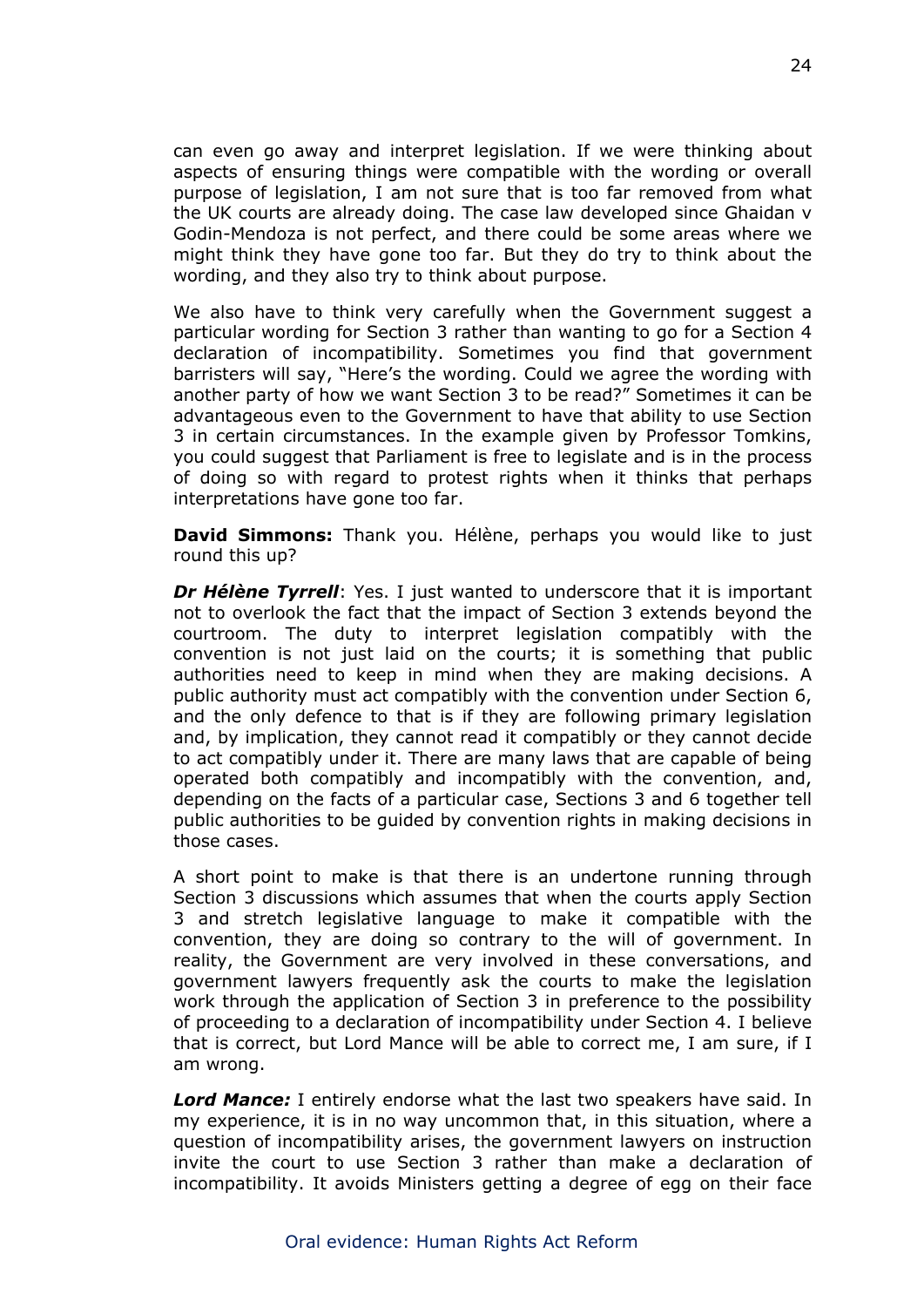through having stood up in Parliament and certified compatibility. It means that the legislation is compatible, and courts, not surprisingly, give some attention to that sort of request. But the Act is a deliberate choice to introduce this unconventional interpretive principle, for the reason that I have reiterated already: that people do not have to go off to Strasbourg or persuade Parliament to pass retrospective legislation in order to get proper redress in the individual case.

Abolishing Section 3 would mean more declarations of incompatibility and more Strasbourg challenges. If the Government want that, it is entirely open to them to do it. I would certainly not restrict the operation of any interpretive principle to cases of ambiguity, because it would be difficult to know what that meant. There is a general presumption that legislation will give effect to the country's international obligations and protecting human rights in any event. You will not be able to abolish that if you introduce some reference here to ambiguity. I am not sure how the interplay would work out with those general principles.

As to the cases, this is probably an area where I would regard Professor Tompkins as having overemphasised its importance. I am not sure it is the most critical issue. Obviously, in some cases it is important, but as the consultation paper itself says, re A, which one can disagree with— Lord Hope did not go along with the majority—is probably the high water mark. It is superseded in its approach, as Professor Young explained, by Ghaidan v Godin-Mendoza, which introduces a very considerable restriction: that before the Section 3 interpretive tool can be used, you have to be satisfied that its use would go with the grain and be consistent with the thrust of the legislation. The only modern case cited in the consultation paper is Gilham, in which a district judge was held entitled to whistle-blower protection. I would have thought this hardly a controversial result, even though it did not strictly fall within the statutory wording. I am not sure why that is regarded as so objectionable, but it is a one recent decision.

As to the decision regarding Ziegler, which Professor Tomkins mentioned, I am in a slightly embarrassing position because my wife was party to this decision. I hasten to say that I was never involved in it myself and I have not studied it, but I have just turned it up on my iPad, and I am not sure that Professor Tomkins, with respect, is right in saying that this is a controversial Supreme Court decision. What the Supreme Court was doing in this case was deciding whether, as a matter of proportionality, the district judge's decision was maintainable. In other words, was it so blatantly wrong that it had to be set aside? The court split, but there does not appear to have been in the Supreme Court any controversy about the application of the interpretive provision at all. I read from the minority judgment of Lord Sales that, "The Divisional Court construed section 137 in light of the interpretive obligation in section 3(1) of the HRA and having regard to the duties of public authorities under section 6 … No one has criticised their construction of section 137 and I would endorse it".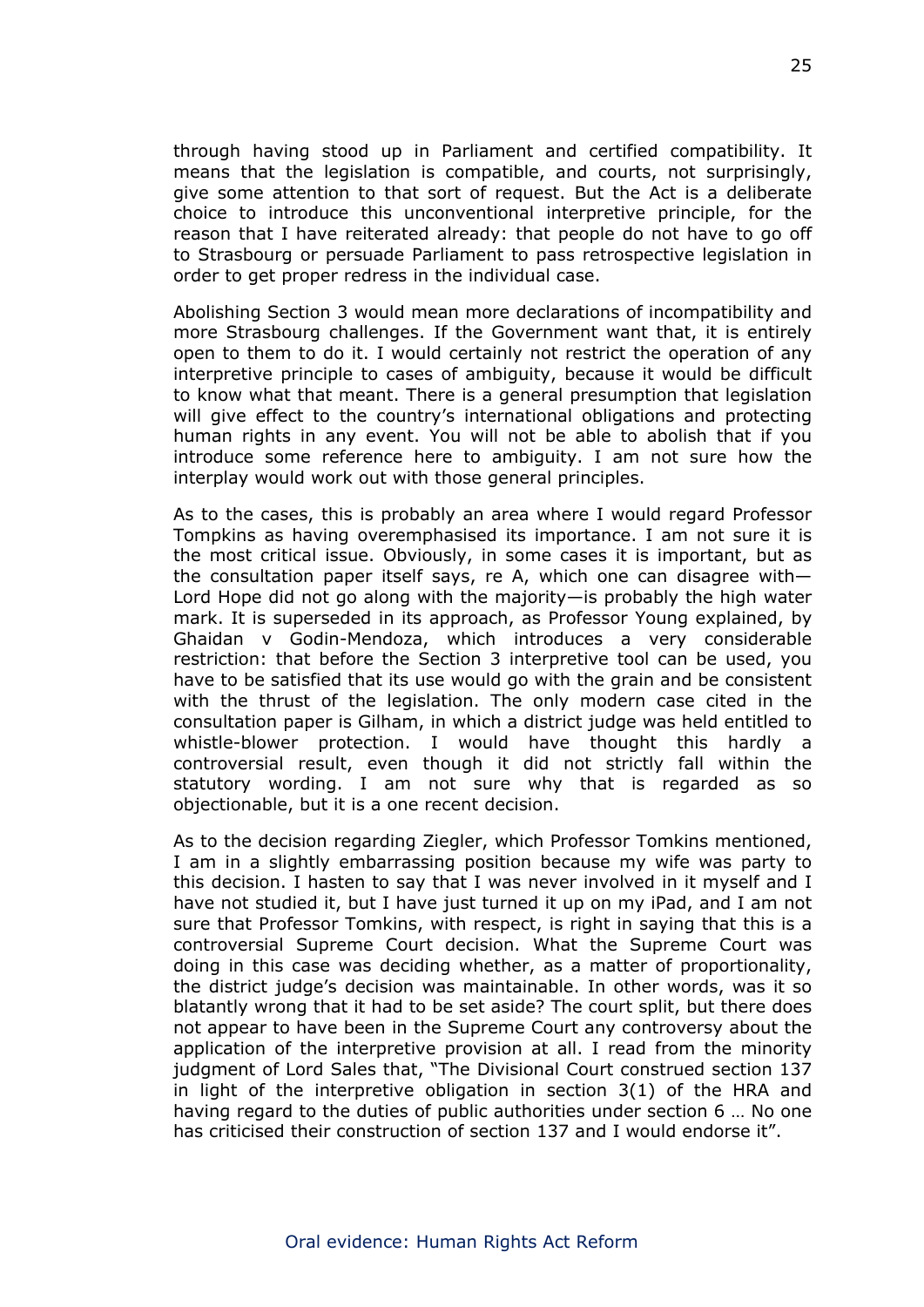Thus, before the Supreme Court there was no argument about the interpretive principle; it was common ground. The issue was, as I said, whether the district judge had made a Colston-type decision and gone wildly wrong in his assessment of what was proportional. Appellate courts rarely intervene in this sort of situation. The majority evidently thought that the decision was okay and could stand, the minority did not. But I emphasise that everything must be taken with a pinch of salt in the night. There was my wife's involvement, but I have nothing to do with the case.

*Professor Adam Tomkins:* Very briefly on Ziegler, I am afraid that what Lord Mance said there is not quite right. Lord Sales' judgment is supportive of the Divisional Court judgment, which was given by Lord Justice Singh as I recall, which the majority, including Lady Arden in the Supreme Court, overturned. The dissent was endorsing the judgment of the Divisional Court, which the majority in the Supreme Court overturned. I am afraid that the point about the application of Section 3 of the Human Rights Act to Section 137 of the Highways Act was precisely the issue that divided the Supreme Court. It has been a matter of intense controversy, not least in the House of Lords debates over subsequent public protest legislation. But, as I said earlier, if the committee wants to go into further detail about that, we can perhaps do it in writing.

*Lord Mance:* I stand corrected as to which way around it was. Equally, I have not read the whole judgment. But I would have thought that that statement is a general statement that applies to the whole court. In other words, there was no argument about the application of the interpretive obligation. But since we are arguing about a point of law, perhaps Professor Tomkins and I can think about it a bit further.

**David Simmons:** Back to you Chair, I think.

**Chair:** Thanks, David. It is an interesting debate and I think Professor Tomkins has offered to write to us. If you do not mind, Professor Tomkins, we will take you up on that offer, and perhaps, Lord Mance, we could copy you into the correspondence and give you a right of reply? How would that be?

*Lord Mance:* Yes, obviously.

**Chair:** Thank you very much. Lord Brabazon has the next question.

Q9 **Lord Brabazon of Tara:** Thank you, Chair. Do you think that the combined effect of the changes proposed in the government consultation would lead to an increase in the number of adverse rulings from Strasbourg and the number of declarations of incompatibility issued by UK courts? How could this potential increase be managed, particularly given the existing constraints on parliamentary time?

*Professor Adam Tomkins:* I do not think there is necessarily a connection between tweaks to the Human Rights Act and the number of cases that go to Strasbourg. Lord Mance is absolutely right in pointing out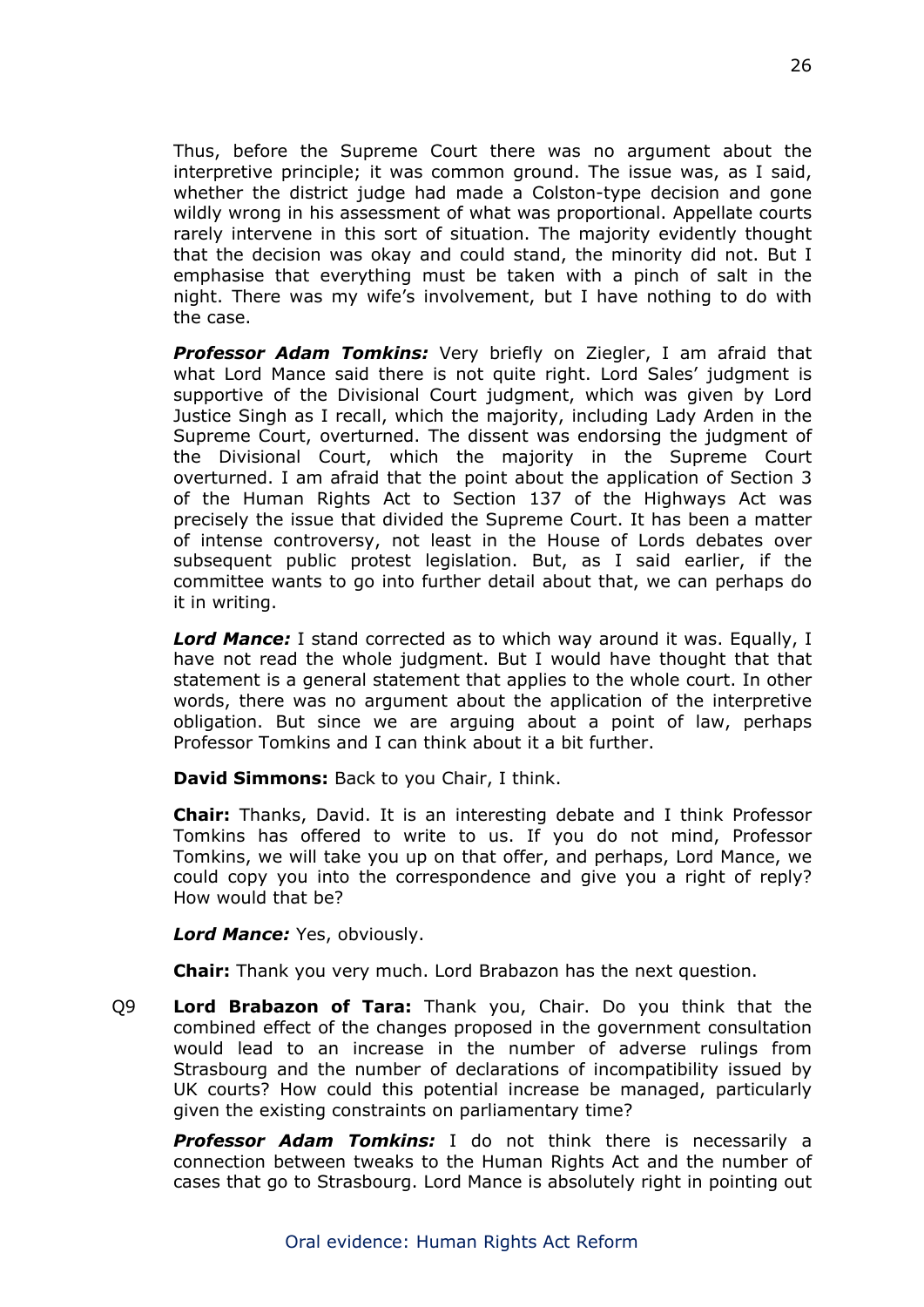that one of the policy intentions of Lord Irvine in the House of Lords and Jack Straw in the House of Commons when they introduced the Human Rights Bill in 1997-98 was to end up with a situation where there were fewer cases from the UK courts getting to Strasbourg; that is correct.

It is also correct to say that that policy objective has been achieved in that the number has gone down, as has the number of UK Government defeats in Strasbourg. But it does not follow that tweaking the aspects of our human rights laws that we are talking about in these proposals namely, addressing some of the concerns about Section 2, addressing some of the concerns about the balance or the relationship between Sections 3 and 4, improving the way in which our law protects freedom of speech, and perhaps inserting an additional right to trial by jury—will ineluctably or inevitably lead to an increased number of cases going to Strasbourg or an increased number of UK Government defeats in Strasbourg.

If we address the current imbalance between Section 3 and Section 4, one could expect, maybe even want, there to be an increase in the number of declarations in the compatibility that are given. Lord Mance and the other witnesses have talked really interestingly about the number of cases in which government lawyers are arguing for Section 3 to be used rather than Section 4. Lord Mance suggested that that might in some cases be because government lawyers are, on instruction, trying to secure outcomes that result in less egg on ministerial faces, a declaration of incompatibility being some sort of badge of dishonour or some such.

I do not think it should be read like that at all. A declaration of incompatibility is exactly how the Human Rights Act was supposed to work in cases where courts, as in the Ziegler case, were confronted with legislation that they could not read compatibly with convention rights. There is no badge of dishonour attached to having a declaration of incompatibility issued. There certainly should be no badge of dishonour, because it is precisely the scheme of the Human Rights Act that the judges have neither the last nor the only word on the meaning and application of our human rights laws. They have a really important role to play. But the consequence of a declaration of incompatibility is that Parliament is then invited to re-examine its statute book. Whether it continues to wish to have the impugned provision on its statute book or whether it wishes to amend the legislation to make it rights compatible, that decision is Parliament's. It is not a decision for the court, and that is one of the things about the Human Rights Act that I like.

I fully acknowledge that if we, in a sense, have less reliance on Section 3, it follows that there will be more reliance on Section 4. If there is more reliance on Section 4, it follows that there are likely to be more declarations of incompatibility in the future. I do not think that is a bad thing at all, because it goes right back to the very beginning of our conversation earlier this afternoon when we were talking about the constitutional distribution of responsibilities. It is, in the end, Parliament's responsibility to decide whether it wishes to continue to have in force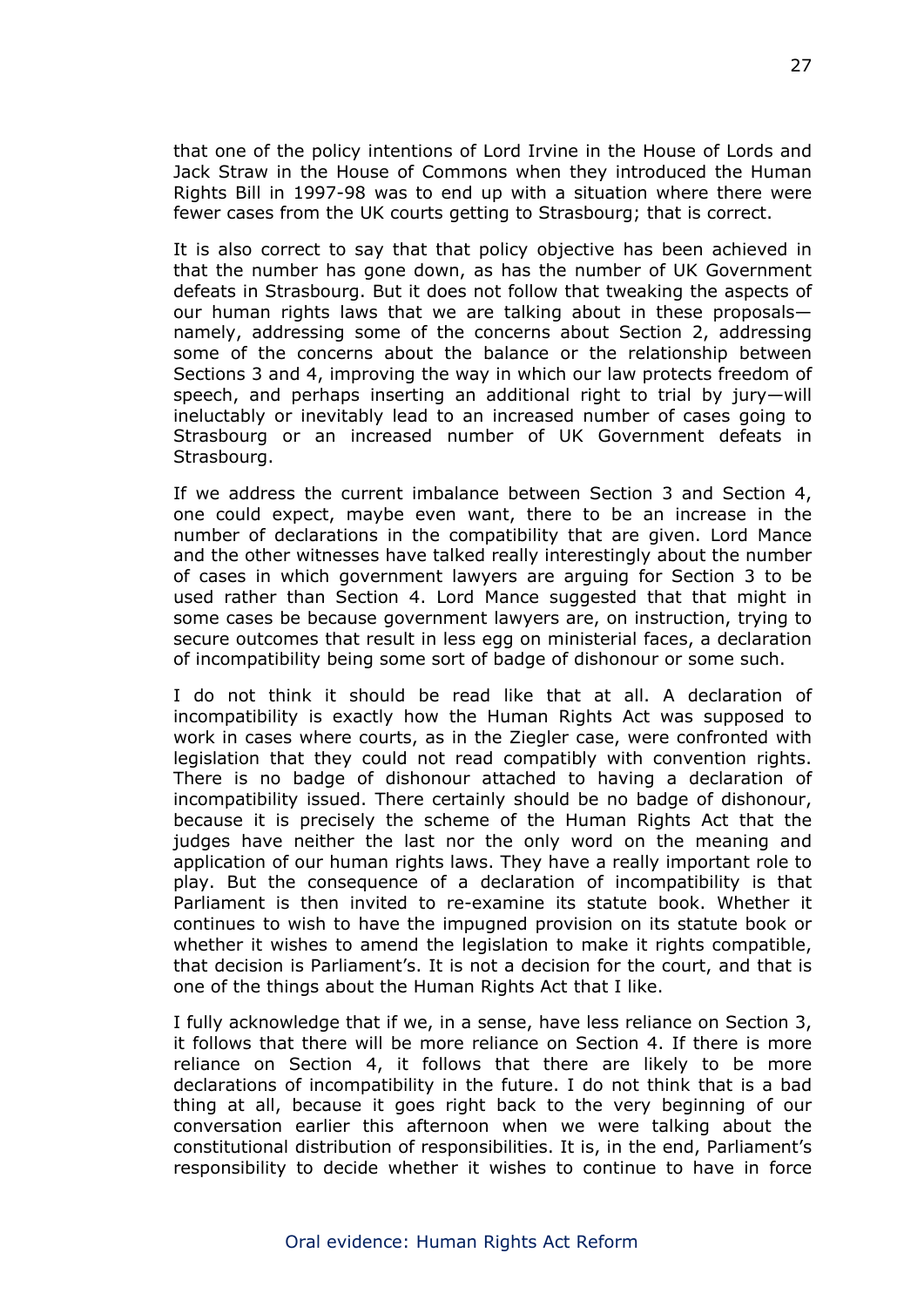provisions of legislation which the courts have said are incompatible with human rights. That is, in the end, a decision for Parliament that is recognised in the Human Rights Act in cases where Section 4 is used. The argument is that there are some cases, including, I would argue, as a recent example the Ziegler case, where Section 3 is being used as a shortcut through that in a manner that is constitutionally undesirable and inappropriate. But it does not follow from any of that that we will see more cases going to Strasbourg. That would be my answer.

*Dr Hélène Tyrrell*: On the declaration of incompatibilities question, that is really interesting and important now. I would agree in principle with Professor Tomkins on one thing, which is that declarations of incompatibility should not be a controversial direction for a court to end up in in a case. It is within a scheme of the Act that it punts the issue back to the democratically elected body.

That said, I recently looked very closely, with my colleague Conall Mallory, at the way the courts treat declarations of incompatibility or their discretion under Section 4 to make declarations of incompatibility. One of the surprising things that people may not be very aware of is how often the courts are entitled to make a declaration of incompatibility—as in, they find themselves in the space where they can legitimately exercise the discretion to make a declaration of incompatibility, but where they choose not to do so. Typically, that might include because they consider that even though a declaration of incompatibility is merely declaratory, there is still some implicit force to a declaration of incompatibility and they would prefer, generally speaking, to leave it to the legislative body to think about, or because they think the legislative body is already thinking about it, or for any number of other reasons.

Part of that exercise of restraint in that discretionary power has, some people argue, made the declarations of incompatibility more powerful, because if you do not always make them, when you do make them you should probably take notice of them. The flip side to that is that if declarations of incompatibility become much more frequent, their potency might become diluted, which would change the dynamic of what happens when a declaration of incompatibility is issued. I make that point, because it is one of the ways in which the government proposals consider dealing with incompatible secondary legislation. If that is the case, it would vastly increase the number of declarations of incompatibility that are made.

*Professor Alison Young:* I would like to focus on the aspect of your question that thinks about what we can do in Parliament if we do end up with more declarations of incompatibility, particularly given the pressures on time. That is a very interesting and important question, and I hope that this committee and the Government, in response to the committee, when they write that review, will take it very seriously, because there is a genuine need to ensure that Parliament engages more effectively with these kinds of human rights issues.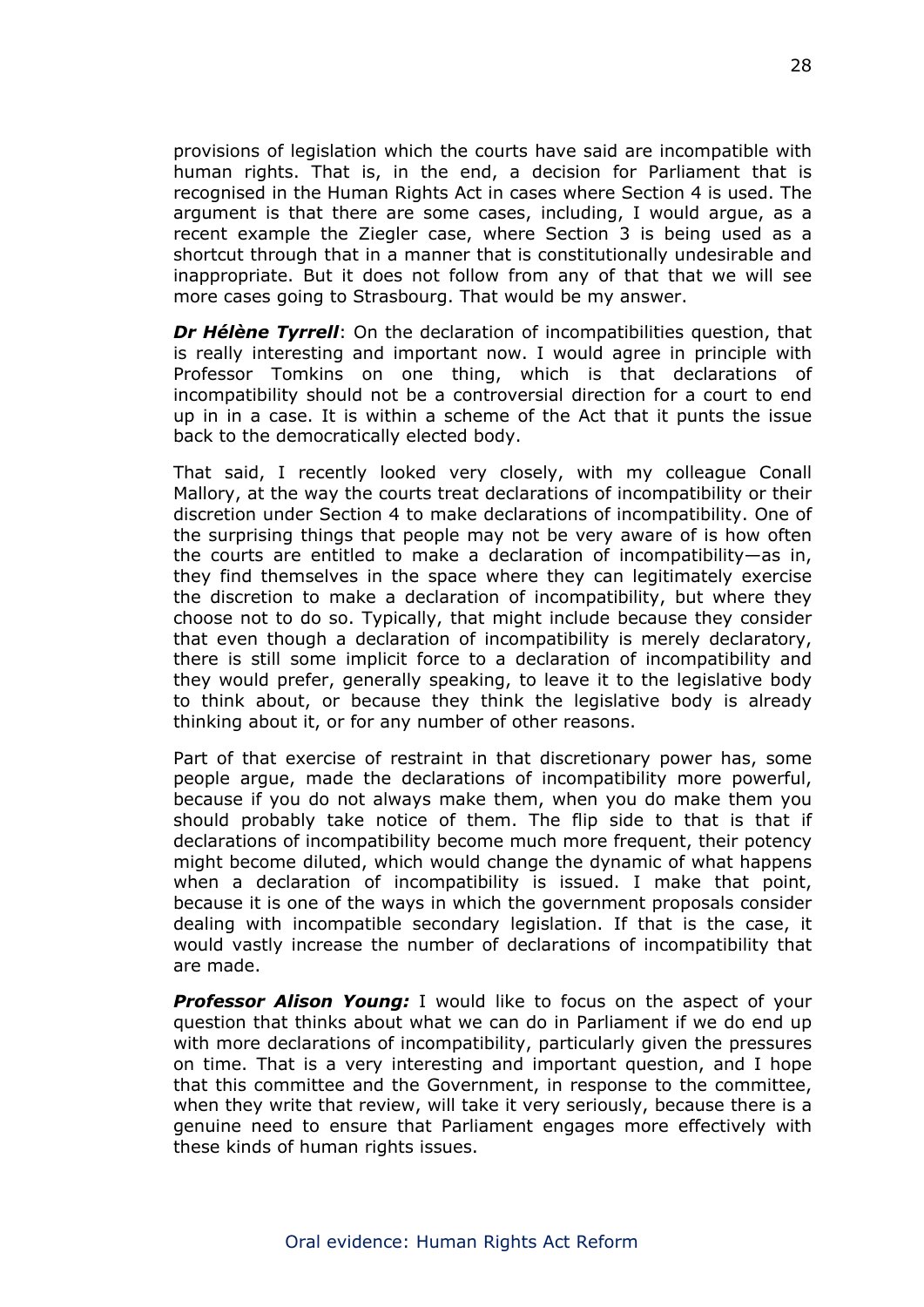However, the main problem is how we do that in the time. There are a number of things that could be thought about. We have an annual report from the Ministry of Justice that looks at declarations of incompatibility and adverse judgments from the Strasbourg court. We could ensure that there was always a debate in response to that report. When these decisions are made, we could ensure that a committee like the Joint Committee on Human Rights, for example, had the ability to look at these and perform a kind of scrutiny exercise in the same way we saw when we were looking at modifications through delegated legislation concerning Brexit and considering whether we needed the negative procedure or whether it should be moved to the affirmative. You could have something similar and think about whether this could be resolved quite quickly and so perhaps go through a quicker process, or whether we needed legislation, or further debate, or whether this could be done through the current Section 12 process.

There is an odd irony in some senses in that it can be quicker to enact legislation in response to an adverse judgment or a declaration of incompatibility than it can be to use Section 10, because Section 10 has the draft affirmative element and you have to lay it before Parliament for 60 days. There is work to be done here to examine whether there should be a range of different responses, because sometimes you have an obvious answer to a particular declaration of incompatibility.

In the Steinfeld case, for example, it was clear where the direction of travel was going to go within Parliament and that it could be resolved perhaps quite quickly without necessarily full debate. But you also have more complex issues where there needs to be further debate or where there might be a choice of ways of making sure that legislation is compatible with convention rights, and that might trigger more detailed legislation.

Without wishing to add to your jobs, could you perhaps think carefully about those different procedures and suggest the best way, and put it on to the political agenda to help these changes to come through more quickly?

*Lord Mance:* Chair, might I just make one very brief comment on the last question?

**Chair:** Yes, please do.

*Lord Mance:* I simply wanted to emphasise that I do not think courts shirk the duty to decide between Sections 3 and 4, although I was very interested to hear what Dr Tyrrell said about the discretionary decision and whether actually to grant a declaration. There are quite a lot of cases, including Anderson, which I mentioned earlier, but also Bellinger and others where declarations were made, although it was argued that they need not be. Despite the pleas of government lawyers, I think courts do their job.

**Chair:** Thank you.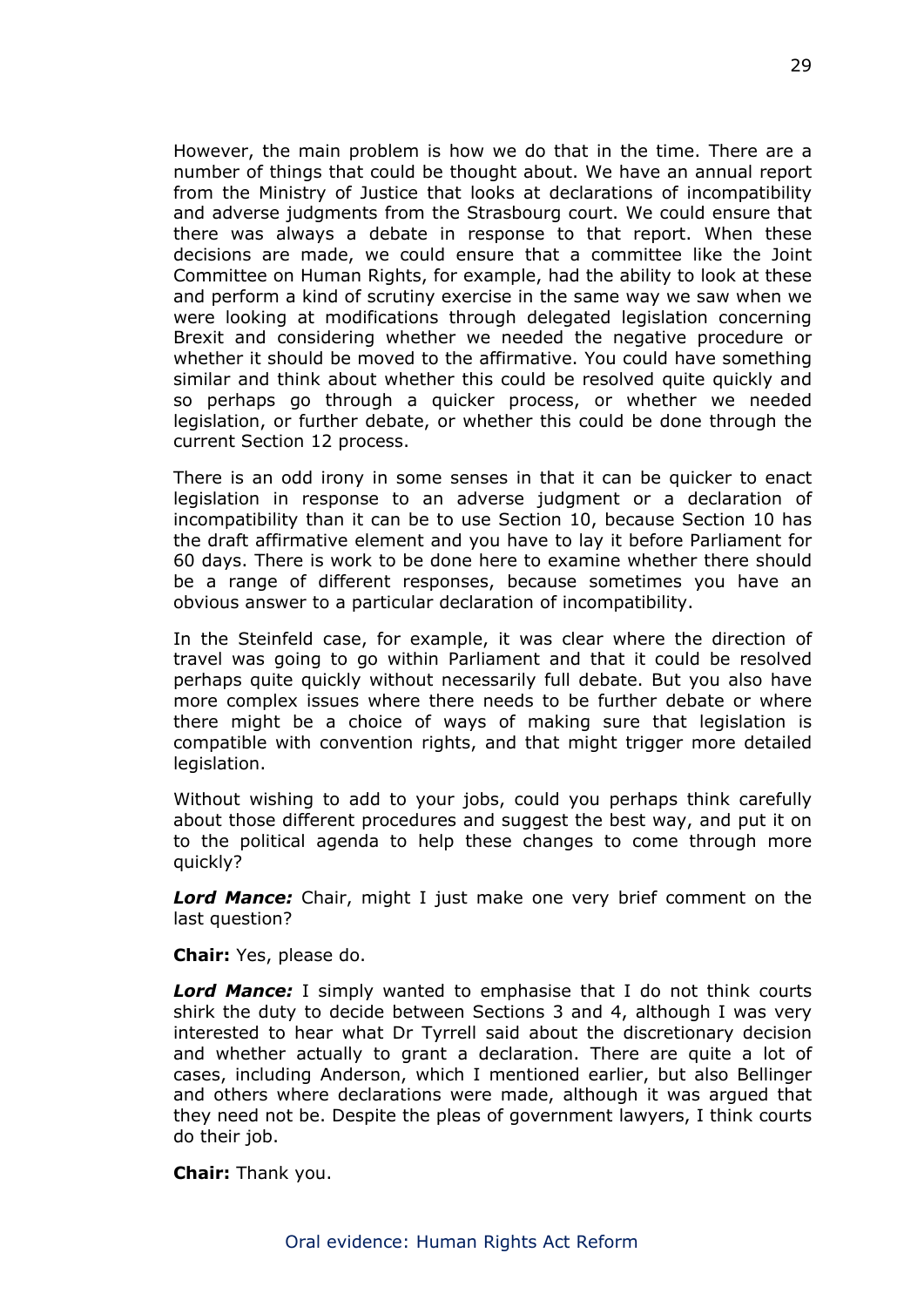Q10 **Angela Richardson:** I have appreciated all the very full answers from the witnesses, but it will be interesting to see how concise an answer we can have to my question. When deciding whether a measure is necessary in a democratic society, do you think the UK courts give sufficient weight to the views of Parliament? Should the courts start from the basis that if Parliament has legislated on an issue, that establishes that Parliament considers a measure to be necessary in a democratic society?

*Dr Hélène Tyrrell*: We have to remember that separation of powers in the UK is imperfect as a starting point. The Westminster model does not clearly separate the legislature from the Executive. It draws government from the Members of Parliament, so the Government of the day necessarily exercise influence over the legislature. Now, if we accept that to be true, it is quite difficult to be persuaded that the mere fact of legislation should be taken to foreclose conclusions about what is necessary in a democratic society. In reality, it may simply reflect what the Government of the day decided was a good idea to put into law and had influence over Parliament to be able to do so. I will start the discussion there but let it move on.

**Angela Richardson:** Thank you very much. Professor Young.

*Professor Alison Young:* Thank you. I would say that the courts definitely do try to take this into account. You can see evidence of decisions of the courts where in particular, when they can see that there has been democratic discussion of a particular issue, they will give more weight to that discussion. Also, when you are dealing with more controversial areas like social and economic rights, they will again be very cautious about going too far and will give weight to Parliament.

But I would exercise the same aspect of concern that there is no necessary correlation between a policy choice of a particular Government that is then voted in by Parliament. It does not necessarily mean that this must be a proportionate restriction on a particular right. I would emphasise that the more deliberation and debate in Parliament there is about this issue, the more ability there is for the courts to look at that. It recognises that Parliament does not reason in the same way as courts, and it tries to give respect to those views.

**Angela Richardson:** Thank you. Lord Mance.

*Lord Mance:* If Parliament's intention is clear and the courts are concerned not so much with parliamentary views but with parliamentary intention objectively expressed in the legislation that it passes, that is a starting point and there is an onus on anyone criticising it as unnecessary in a democratic society to make that proposition good. But we certainly do not scrutinise what Professor Young described as democratic discussion because of the difficulty with the Bill of Rights as a block. We would not wish to get involved, nor would you wish us to get involved, in examining individual debates to try to value them as debates and weight them accordingly.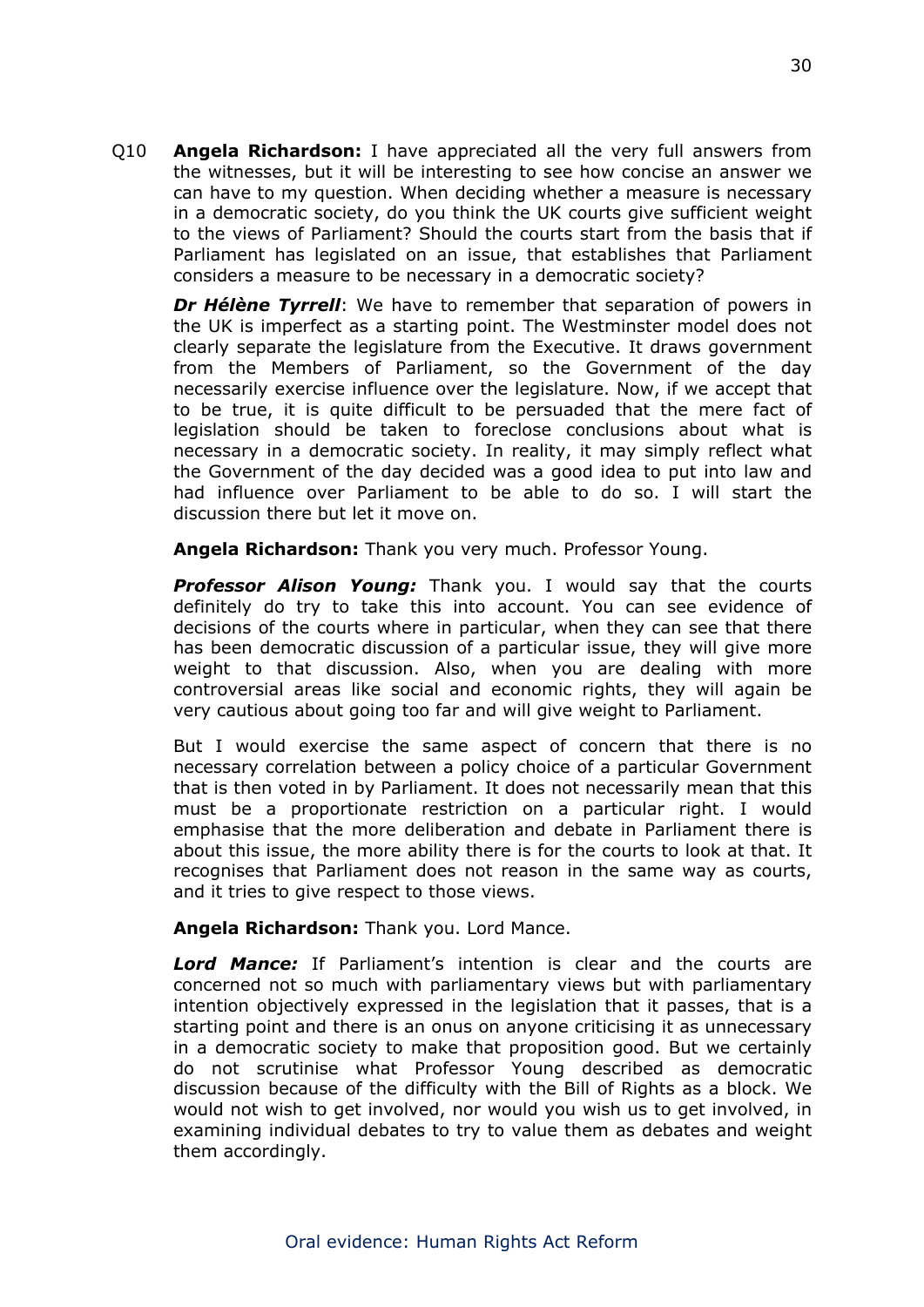There is a strong presumption that you start with what Parliament has enacted, and if somebody says that it is contrary to the convention rights they have to make that good. That said, we weigh what is necessary according to the circumstances. As Professor Young rightly said, if it is a matter of social or economic rights, there is a far greater inhibition against interfering than there is if it is in relation to an area where the courts are familiar, such as personal liberty. I hope that Nicklinson, to which I was of course a party, shows a considerable understanding of institutional competence and the appropriateness of some areas being dealt with through Parliament rather than the courts.

**Angela Richardson:** Thank you very much, Lord Mance. Professor Tomkins.

*Professor Adam Tomkins:* Thank you very much, Angela. This is a really important aspect of what the Government are proposing, because it reflects on the fact that the Human Rights Act does not say that courts should have either the last or the only word in balancing where competing interests lie in complex cases like Nicklinson about assisted dying or Animal Defenders International about the appropriateness of our general prohibition on political advertising in the UK broadcast media or indeed countless other examples. It is a critically important part of the process that Parliament gets to decide where the balance of competing public interests lines. That is reflected in the architecture of the Human Rights Act. By and large, the courts tend to recognise that, but there are exceptions, and we do need to think about this.

Lord Mance mentioned the Nicklinson case. The Nicklinson case was decided by a panel of nine Supreme Court justices who fell into three different camps. Some of the judges thought that it was not appropriate at the moment for the courts to insist on a change of law with regard to assisted suicide. Some of the judges thought that it would never really be appropriate for the courts to insist on a change in the law with regard to assisted suicide, because it was rightly a matter for Parliament. But some of the judges decided that the law should be changed and would have granted a declaration of incompatibility but that the provisions of English statute were incompatible with the ECHR. Those judgments illustrate that there are judges, even at the highest level, who do not, in my view, defer appropriately—or adequately give appropriate weight, if you do not like the language of deference—to the judgment of government and Parliament.

I know you want us to be quick, Chair, but I have just one final response, if I may, to something that Hélène Tyrrell said. If it is inappropriate for Parliament to legislate for the way in which courts should decide cases, it is also inappropriate for courts to inquire into whether a parliamentary intention is really only a reflection of the Government of the day or whether it really is what it says it is constitutionally, which is a parliamentary intention. Lord Mance is absolutely right to remind us that there are constitutional imperatives as to why courts should not do that.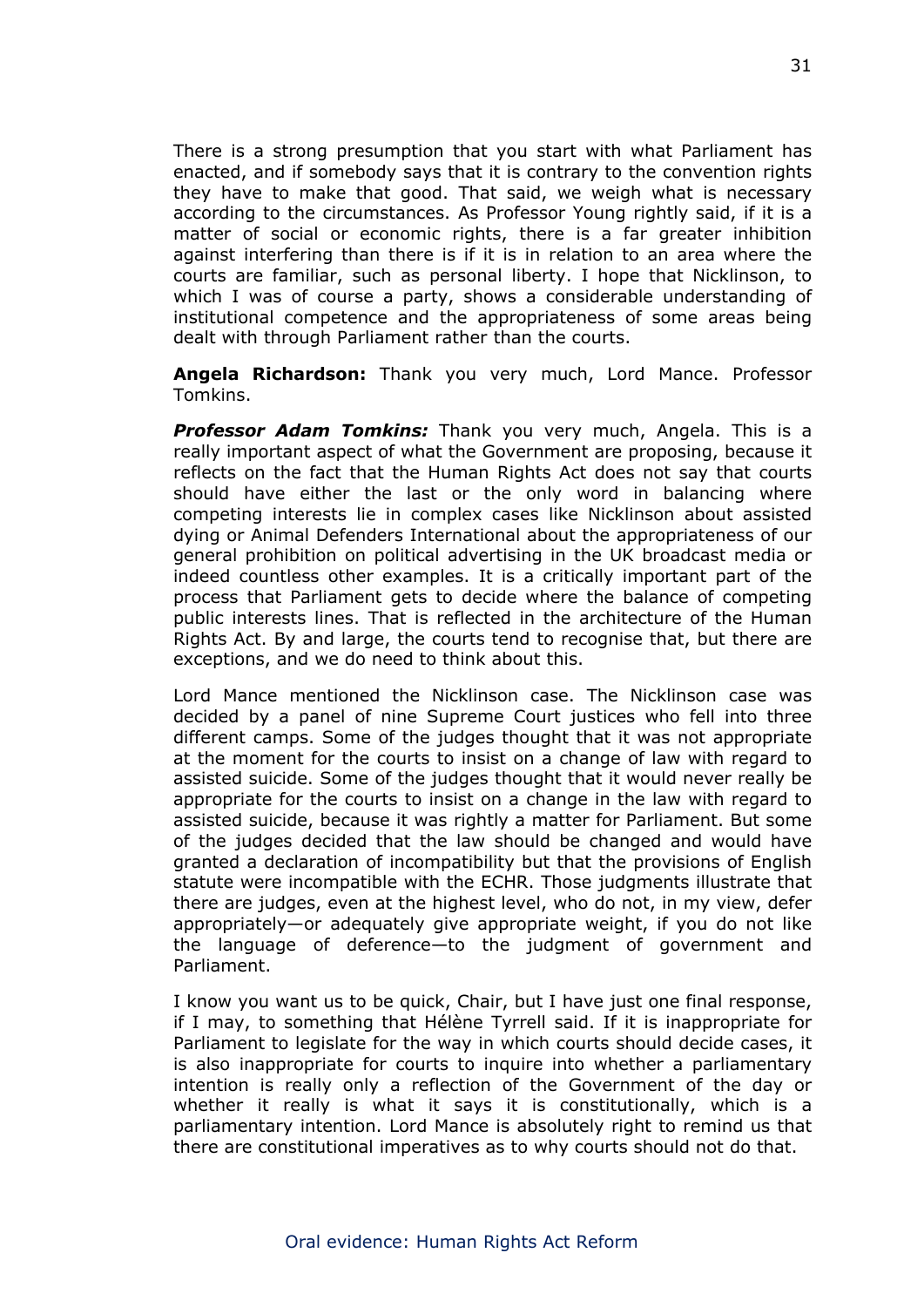My answer to the question is that, by and large, because of the prudent judgment that most of our judges bring to this most of the time, our courts in the United Kingdom have given sufficient weight to the intention of Parliament in its legislation. That there have been notable exceptions to that, including at the very highest level, should give us all reason to pause and think about it.

**Angela Richardson:** That is very helpful. Now back to you, Chair.

Q11 **Chair:** Thank you, Angela. The final question of our session this afternoon is about the impact of the proposed reforms on the devolved settlements. We have had written evidence from the Northern Ireland Human Rights Commission, the Scotland Human Rights Commission and other various stakeholders, which have all expressed the view that the UK Government's proposed reforms represent a regressive approach contrary to progressive steps taken to realise human rights in the devolved nations. I wonder whether each of you agree with that and what impact you think such divergence would have on the devolved settlements.

*Professor Alison Young:* It is important that we think carefully about these concerns and think very carefully about maintaining the balance between the devolved legislatures and the Government at Westminster. I would be very concerned about modifying the ability to strike down delegated legislation that has come from some of the proposals, because it would be very difficult to say, on the one hand, that delegated legislation made by a UK Minister cannot be struck down if it is incompatible with convention rights but that, on the other hand, the devolved legislatures may not legislate contrary to convention rights and their legislation can be struck down. That would send a very inappropriate message, and I would be very cautious. There are other ways of dealing with potential problems of strike-down issues in delegated legislation.

Secondly, I would draw attention to the recent UNCRC reference case with regard to Scottish legislation to implement the United Nations Convention on the Rights of the Child and the very broad way in which the Supreme Court interpreted when devolved legislatures might act in a way that would limit the ability of Westminster to legislate in a devolved area for a devolved country.

In particular, there were concerns that Section 3 and Section 4 of the Human Rights Act, or equivalents to them, would make it difficult or impossible and so were not the kind of clauses that we could have. This would then impede the ability of the devolved legislatures if they thought, "Well, the UK is perhaps bringing in legislation that we do not like. We'd like to preserve our ability to use something equivalent to Section 3 and Section 4 with regard to how human rights are protected in our devolved area". If it was then perceived that they were unable to do that when there was a desire to do so, that could also bring problems as well. So, yes, we need to think very carefully about that interrelationship and ensure, particularly with regard to Northern Ireland, that we do not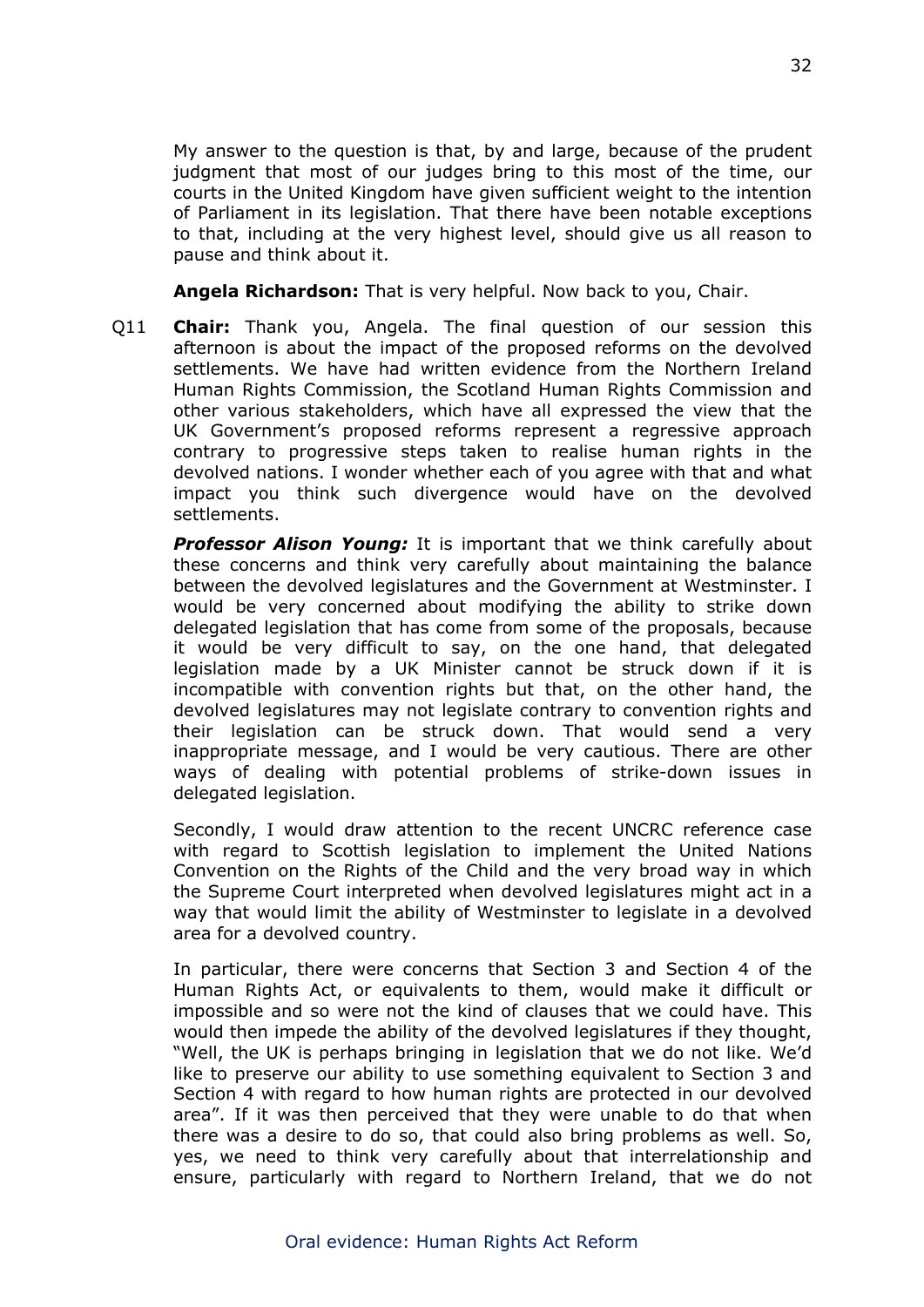undermine the progress that has been made on protecting human rights there.

*Lord Mance:* May I simply endorse all that Professor Young has just said? I particularly agree with her comment about delegated legislation. It would be a strange, unexpected and inappropriate situation in which you could strike down the legislation of the devolved Administrations but could not in relation to secondary legislation, which does not receive the attention that would merit it being given the status in this context of primary legislation. In my view, that would be a real backward step. I endorse entirely her comments about concern for the position, particularly in relation to Northern Ireland, if we start arriving at a situation where the rights are diminished, or indeed perhaps even worse in some respects, where they are different in different jurisdictions.

**Chair:** Thank you. Dr Tyrrell.

*Dr Hélène Tyrrell*: I am happy to subscribe to the very articulate explanation given by Professor Young and Lord Mance, especially on the point about delegated legislation, which I just repeat because it is so important.

**Chair:** Thank you very much. Professor Tomkins.

*Professor Adam Tomkins:* Thank you, Chair. As you very well know, I spend a lot of time with both my legal and my political hat on thinking about the implications of legislation and government proposals for the future of the United Kingdom. I was very struck by the way this point is addressed in the consultation paper. Perhaps I can just quote from it briefly. In paragraph 262, the Government say this: "We recognise that while we are a union with shared values, we are also a union of diverse interests, history and legal traditions. Our existing human rights framework reflects this balance by setting out the same substantive rights guaranteed across the United Kingdom while allowing through the devolution settlements for devolved legislation relating to human rights issues within devolved policy areas and different procedural application in devolved areas".

That struck me as a really important, and if I may say so insightful, way of approaching it. It is as if the United Kingdom sets the floor for our human rights protections across all the nations of the United Kingdom. Where there is the devolved power to raise the ceiling, that devolved power may be exercised so long as it is exercised within devolved competence and compatible with the devolution settlement, as it was for example in the UNCRC Bill passed by the Scottish Parliament, of which I was still a Member last year. Certain provisions of that Bill were quashed by the Supreme Court in the reference that has already been referred to, but most of the Bill remains intact and it is a good example of the Scottish Parliament legislating within its competence for increased rights protection, perhaps, but certainly increased rights recognition in Scotland in comparison with the position on children's rights generally in the UNCRC, particularly in England, Wales and in Northern Ireland.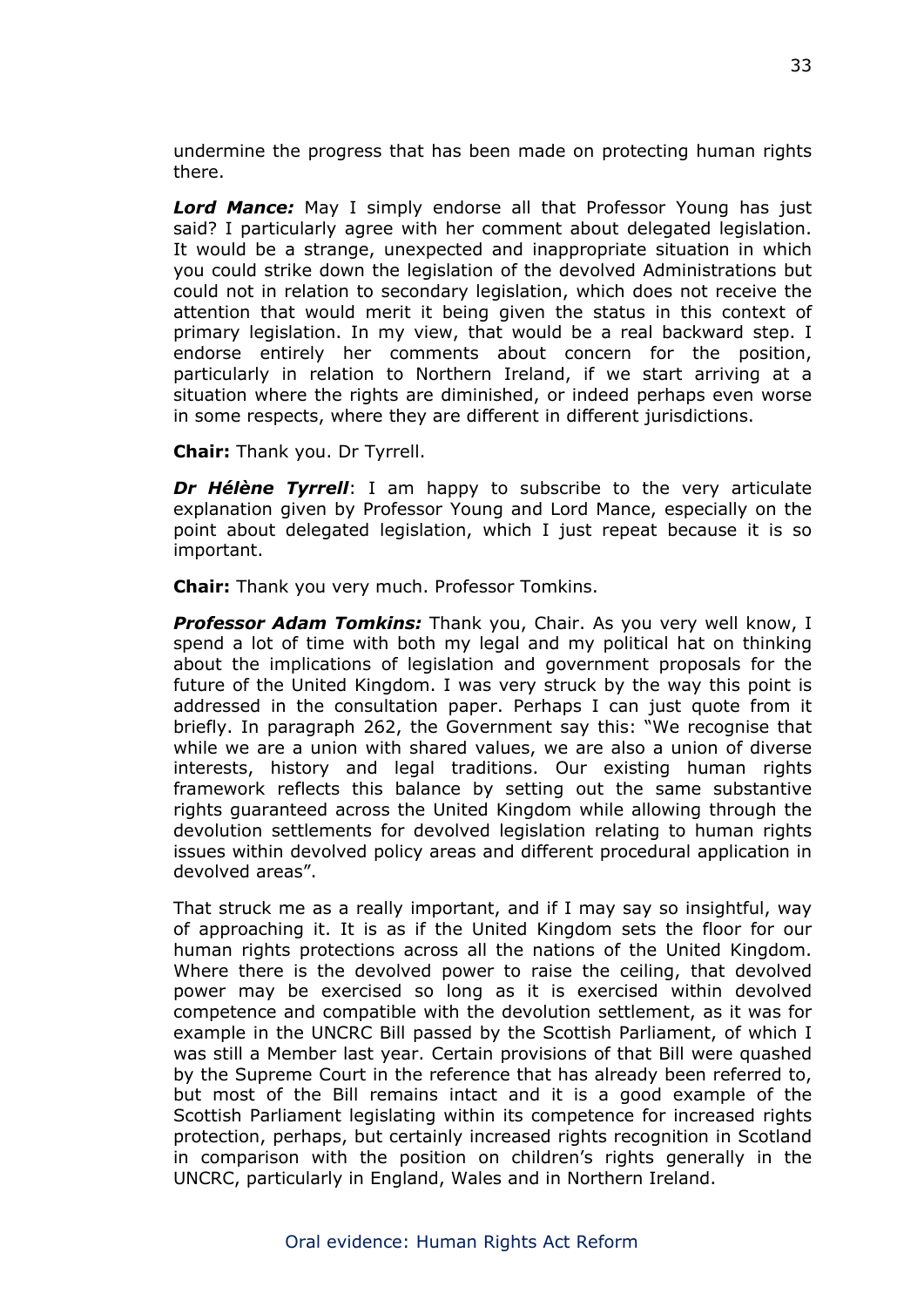We have to understand that the Human Rights Act is one of the building blocks of the United Kingdom constitution, and it is properly reserved to the United Kingdom Parliament to reflect on, and where it deems it appropriate to amend, that aspect of the United Kingdom's constitutional settlement. The proposals in the Government's consultation paper pose a problem for the devolution settlement. They are based on exactly that recognition that we see in paragraph 262 of the consultation document, which is to say that at a fundamental level our human rights laws are and should be the same across the whole of the United Kingdom. Within devolved competence, however, the Welsh Parliament, the Northern Ireland Assembly and the Scottish Parliament can legislate on the basis of those foundations to raise the ceiling of human rights protections that we have in the law in the UK.

**Chair:** Can I ask everyone's forbearance and come back to Professor Tomkins with a question about his answer there? I hear what you are saying about the Westminster Parliament providing a floor above which the devolveds can go, provided they do not go out with their competence, if I understood you correctly. But there is a potential problem with that in relation to the proposals about the right to a jury trial. You will probably agree with me that there is a right to a jury trial in English law, but there is no right as such in Scots law. We have always approached it rather differently, and, as you will be aware at the moment, the Lord Advocate and Lord Justice Clerk have put forward proposals that we may have a pilot project to do away with jury trials in rape and serious sexual offences cases in Scotland.

We all have different views about whether or not that would be a good thing, and that is not so much what I am interested in. I am interested in whether, if we have a British Bill of Rights that enshrines the right to jury trial based on the English common law tradition, that would not cause problems in the Scottish jurisdiction where there has been no right to jury trial. Some of us might think there should be, but that is a different matter. Do you see what I am getting at?

*Professor Adam Tomkins:* Absolutely. It is a really well made point.

**Chair:** What do you think about that? I can see Professor Young nodding, and maybe I can bring Professor Young in as well.

*Professor Adam Tomkins:* It is a really well made point and really important, if I may say so, Chair. I would hope that there could be intergovernmental communication about this, law officer to law officer. As you know, the UK Government have their own bespoke law officer for Scots law, the Advocate-General. I would very much hope that relations between the Lord Advocate and the Advocate-General are such that if the Scottish Parliament were of the view that it was appropriate to consider legislation to amend what I, as an English trained lawyer, would call the right to trial by jury in a certain category of offences, because it has been demonstrated to be in the public interest at least to pilot trials in a particular area of criminal prosecution without juries, that could be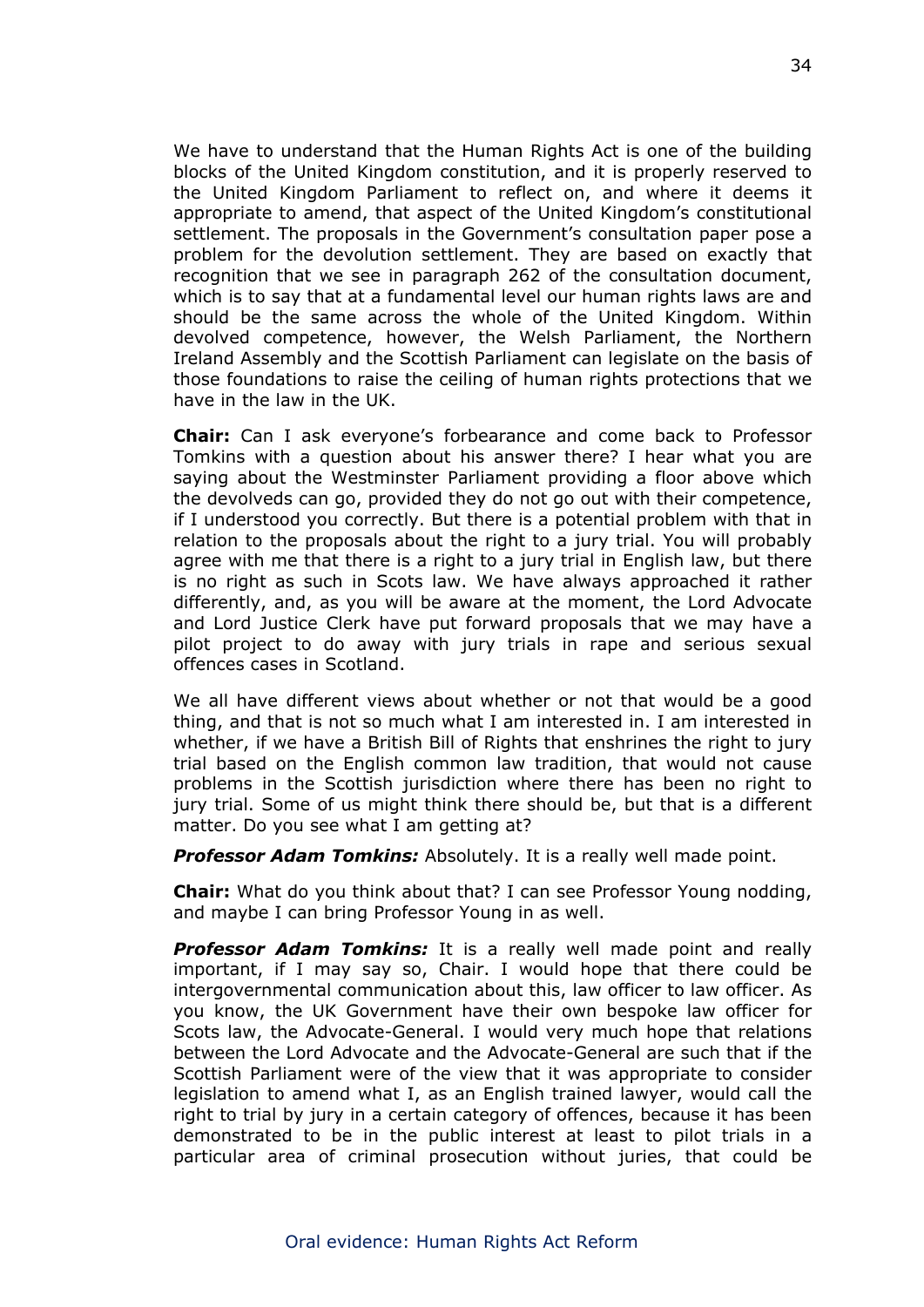considered, notwithstanding the general principle that there is an understood right to trial by jury across all of these islands.

Again, I would just go back to what paragraph 262 says, which should be welcomed by unionist and nationalist alike. We are a union with shared values, but we are also a union of diverse interests, history and legal traditions, and our legal traditions as between English law and Scots law with regard to the right to trial by jury or the existence of trial by jury are different. I am a bit nervous, however, about going too far here. I would want to distinguish the current proposals that are being considered by the Lord Advocate and the Lord Justice Clerk from the altogether broader proposals that were brought to the Scottish Parliament by the Scottish Government last year, when I was still a Member of it, to abolish trial by jury generally in the name of the public health emergency that at the time we were dealing with. I led the opposition to that from the Opposition Benches, and I was right to do that, if I may say so. Of course, the Government withdrew those proposals. So I would be nervous in carving out too big an exception for Scotland with regard to trial by jury.

**Chair:** But it is another area where, despite our political differences, we agreed on that last year. Perhaps we should not go there in any more detail. Ultimately, I take your point about what is written in paragraph 262, but it would be fair to say—I will come back to Professor Young in a minute—that the proof will be in the pudding, will it not? It is deeds, not words, that matter. Those are perhaps fine words in the first part of paragraph 262, but some people might say that during the Brexit process, for example, we heard fine words about involving the devolved Governments in the decision-making, but that did not go as well as perhaps the headlines had suggested it would. I do not think I am being too controversial if I say, "Yes, good statement, but we need to see if it is adhered to".

*Professor Adam Tomkins:* I could not agree with you more. We do not agree on Scotland's constitutional future, but we do agree on quite a lot today, it would turn out. I would just say that Brexit was peculiarly difficult when it came to managing that with the devolution settlement. However, UK Ministers have announced that the power to freeze regulatory powers at Westminster and not allow them to be devolved, which the UK Parliament legislated for, without Holyrood's consent, in Section 12 of the EU withdrawal Act, will be repealed, because it never needed to be used, because common frameworks have been successfully negotiated and agreed across all the areas where UK Ministers wanted to see them.

If we can have successful political negotiations between the Governments of these islands on matters pertaining to trade in goods and services, surely we can have successful negotiations between the Governments of these islands on matters pertaining to the right to trial by jury. I am more confident and more optimistic than you might be, Chair, about